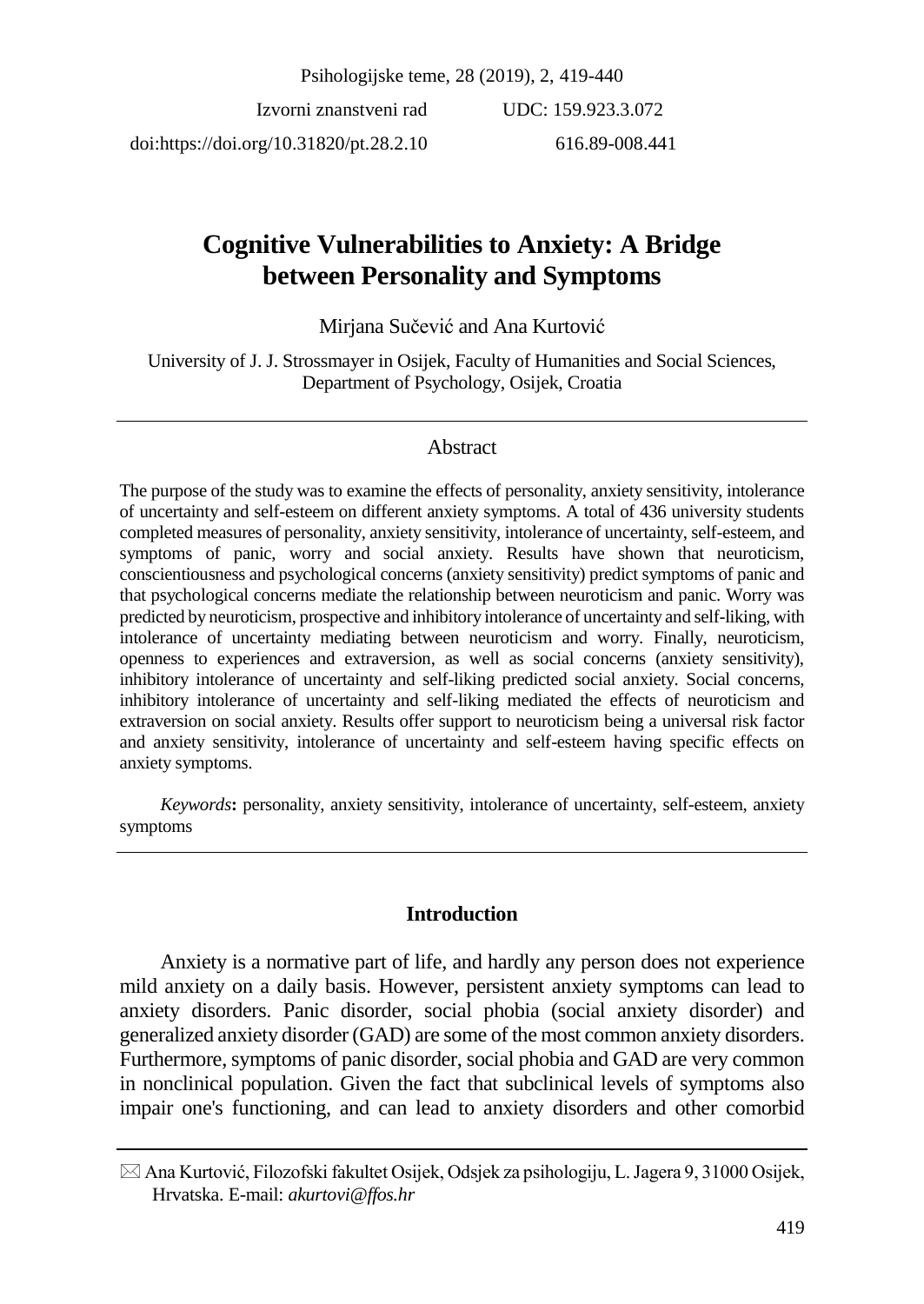conditions, it isimportant to examine factors that make a person vulnerable to anxiety symptoms and disorders. Insight into factors associated with elevated symptoms of anxiety disorders could prove to be beneficial in creating more focused preventive efforts by targeting factors, which show the strongest effects. Models explaining the link between personality and psychopathology, while useful in explaining general vulnerability to internalizing versus externalizing symptoms, are lacking in their ability to explain the differences in vulnerabilities to specific symptoms or disorders (Hong, 2013; Hong & Paunonen, 2011). Cognitive models of anxiety, on the other hand, have identified proximal factors, which might explain the differences in pathways from personality dispositions to specific anxiety symptoms (Norton, Sexton, Walker, & Norton, 2005). Based on findings that neuroticism is a universal risk factor, we assumed that it would be associated panic symptoms, worry, and fear of negative evaluation, but that anxiety sensitivity, intolerance of uncertainty and self-esteem could offer new information about the mechanisms of those effects.

## **Personality**

Personality factors have been linked to anxiety symptoms and disorders in numerous studies. When examining the relations of personality dimensions (most often Big five), the majority of studies have found neuroticism and extraversion to be relevant in predicting anxiety. However, neuroticism was not found to be specific of any anxiety disorder, which supports the notion that it is a basic disposition common to all anxiety disorders (Kaplan, Levinson, Rodebaugh, Menatti, & Weeks, 2015). In other words, neuroticism was found to differentiate well between people with anxiety disorders and general population but was not useful in differentiating between anxiety disorders (Watson, Gamez, & Simms, 2005). Extraversion most consistently showed strong negative correlations with social anxiety (Kotov, Gamez, Schmidt, & Watson, 2010; Watson et al., 2005; Watson & Naragon-Gainey, 2014), while the results regarding other personality dimensions are less clear. While some studies show little correlation with psychopathological symptoms (Kotov et al., 2010), other suggest that their relationship with anxiety should be more closely examined (Kaplan et al., 2015; Watson et al., 2005; Watson & Naragon-Gainey, 2014). However, given the relative lack of diagnostic specificity of personality dimensions, an argument can be made that research should focus on more narrow categories of cognitive style as possible mediators between personality and outcomes. With progress in the psychological treatment of anxiety disorders, especially in the field of cognitive behavioural therapies, research has focused on cognitive factors in explaining personal vulnerabilities to anxiety disorders. Anxiety sensitivity, intolerance of uncertainty and self-view have gained the most attention.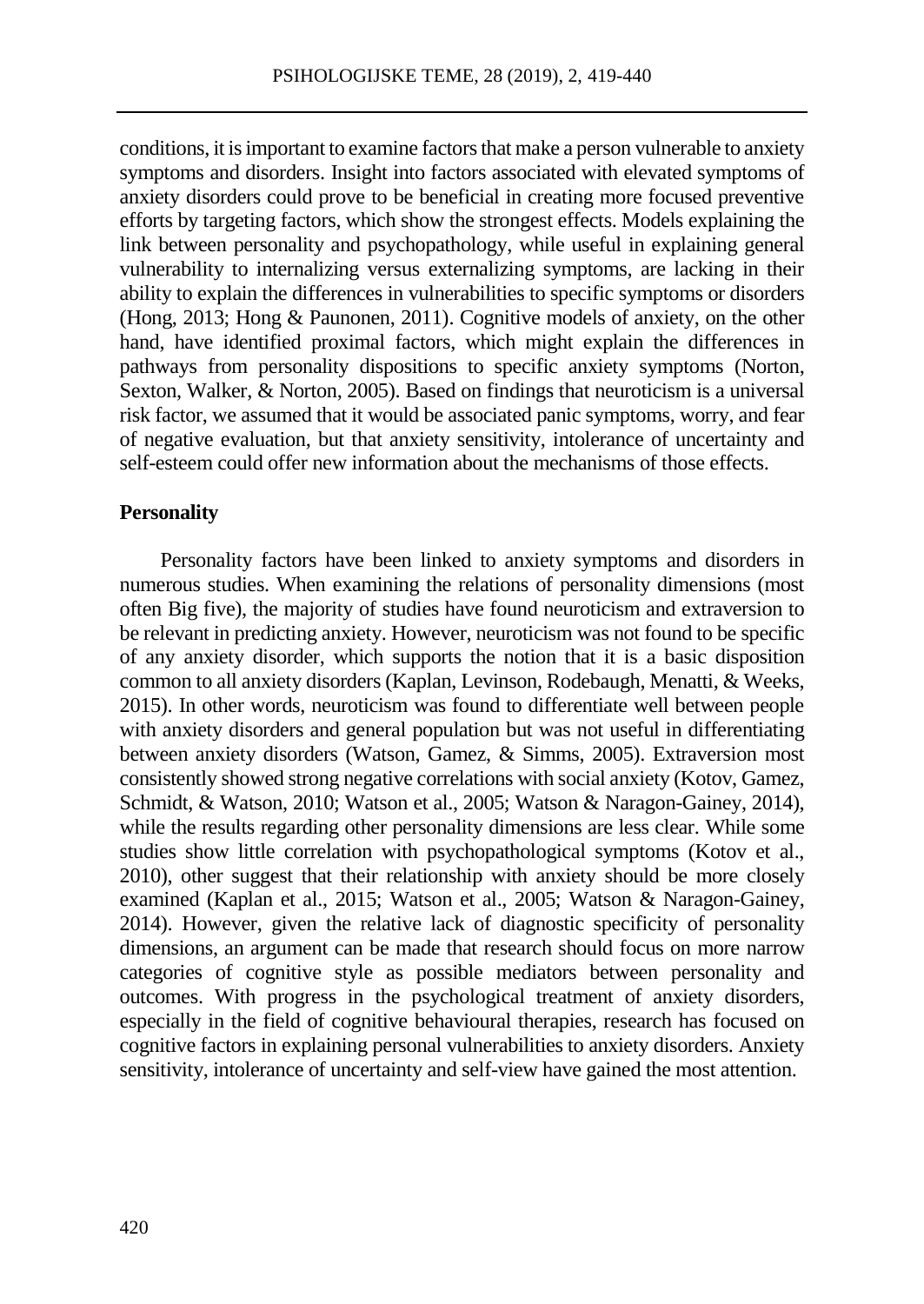# **Anxiety Sensitivity**

Anxiety sensitivity is conceptualized as fear of symptoms or sensations related to anxiety, due to the belief that those symptoms will have negative physical, psychological or social ramifications (McNally, 2002; Reiss & McNally, 1985). A person can be afraid of a sense of nervousness because he or she interprets it as a sign of loss of control, oncoming disease or potential source of embarrassment. Further research has demonstrated that anxiety sensitivity is related to, but independent of, trait anxiety. In other words, a person can have a tendency to react anxiously across many situations but not be afraid of the possible consequences of those symptoms (Naragon-Gainey, 2010; Rector, Szacun-Shimizu, & Leybman, 2007). The construct of anxiety sensitivity overlaps with diagnostic criteria for panic disorder, which emphasize the importance of fear of future panic attacks (Reiss, 1991). Indeed, patients with panic disorder exhibit more anxiety sensitivity than the general population or patients with other anxiety disorders (Deacon & Abramowitz, 2006), and anxiety sensitivity is a better predictor of panic attacks in experimental manipulation situations than trait anxiety (Eke & McNally, 1996; McNally, 2002; Rapee & Medoro, 1994). It is important to emphasize that studies, also, show that anxiety sensitivity is not merely a correlate of panic disorder, but rather a specific premorbid risk factor (Maller & Reiss, 1992; Schmidt, Lerew, & Jackson, 1997). Studies examining the relations of individual factors of anxiety sensitivity with anxiety disorders have resulted in interesting findings regarding the role of anxiety sensitivity in explaining other psychopathological symptoms. Social concerns were most strongly related to social anxiety, physical concerns with panic, while the effects of psychological concerns were less related to panic as well as symptoms of GAD (Blais et al., 2001; Deacon & Abramowitz, 2006; Naragon-Gainey, 2010; Rector et al., 2007). Therefore, anxiety sensitivity is an important factor in understanding aetiology, as well as maintenance of symptoms of anxiety disorders. However, its specific effects still warrant examination, mostly regarding the effects on symptoms of anxiety disorders, other than panic.

# **Intolerance of Uncertainty**

Intolerance of uncertainty is a relatively broad construct entailing cognitive, emotional and behavioural reactions to uncertainty in everyday situations (Freeston, Rhéaume, Letarte, Dugas, & Ladouceur, 1994). However, not everyone will experience anxiety when faced with uncertainty. The level of tolerance for uncertainty is likely to be a factor explaining those differences, and a factor which may increase the risk of anxiety disorders if intolerance is high (Carleton, Sharpe, & Asmundson, 2007). Intolerance of uncertainty was originally related to Generalized anxiety disorder. Dugas, Gagnon, Ladouceur, and Freeston (1998) suggested a model of GAD emphasizing the role of intolerance of uncertainty, cognitive avoidance, positive metacognitive beliefs about worry and negative problem orientation.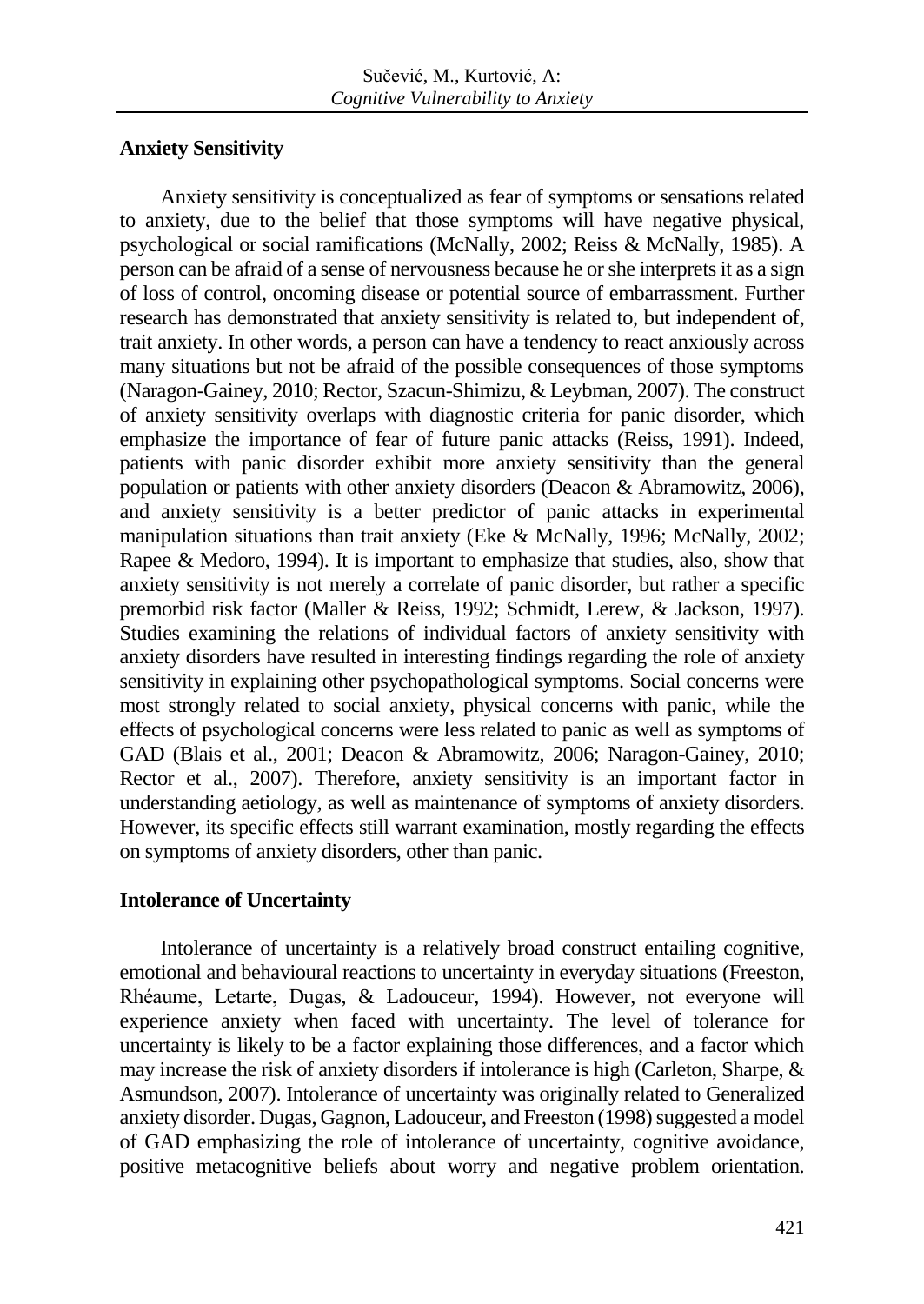Intolerance of uncertainty was considered the main factor contributing to the frequency of "*What if…*" questions, which are anxiety-provoking. Indeed, studies show that intolerance of uncertainty was the most relevant factor in differentiating between people with GAD and controls (Dugas, Gosselin, & Ladouceur, 2011; Ladouceur, Gosselin, & Dugas, 2000; Thielsch, Andor, & Ehring, 2015; Van der Heiden et al., 2010). Differentiating between prospective and inhibitory intolerance of uncertainty offered interesting information about relations between intolerance of uncertainty and other anxiety disorders. In prospective intolerance, a person takes an active approach to uncertainty, seeking potential solutions in order to reduce the unpleasant feeling associated with uncertainty, while inhibitory intolerance of uncertainty leads to passivity and avoidant behavioural patterns (Carleton, Norton, & Asmundson, 2007). Prospective intolerance of uncertainty has been shown to mediate the relationship between neuroticism and generalized anxiety disorder, while inhibitory intolerance of uncertainty mediated the effects of neuroticism on panic and social anxiety (McEvoy & Mahoney, 2012). Therefore, the initial assumption that intolerance of uncertainty is a specific risk factor for generalized anxiety disorder seems to have been premature, since recent studies suggest that intolerance of uncertainty may be a non-specific trans-diagnostic factor in development and maintenance of different anxiety symptoms (Carleton, 2012).

#### **Self-Esteem**

The majority of research has focused on the predictive power of self-esteem in explaining depression symptoms, while less is known about its relationship with anxiety symptoms (Eisenbarth, 2012; Jelić, 2012; Lee, Dickson, Conley, & Holmbeck, 2014). There are studies suggesting weaker, but stable relationship between different anxiety symptoms, especially social anxiety, and measures of global self-esteem (Kocovski & Endler, 2000; Radovanović & Glavak, 2003; Sowislo & Orth, 2013). However, global self-esteem has not been shown as a specific correlate of social anxiety (Boelen & Reijntjes, 2009). Given the problems associated with global measures of self-esteem (Jelić, 2012; Tafarodi & Swann, 1995), it is reasonable to assume that predominant use of such global measures could have masked important effects. Measures focusing on different facets of self-esteem, such as self-liking and self-competence, have been shown to be useful in explaining the effects of self-esteem on different outcomes (Tafarodi & Swann, 1995). Selfliking reflects one's view of oneself as a good or bad person, or a desirable social object, while self-competence reflect one's view of oneself as having skills and abilities to attaint socially desirable goals. Given the fact that there are indications that individuals high on self-competence might, at the same time, be low on selfliking (Jelić, 2012), we considered it worthwhile to examine the possible differences in their effects.

The purpose of our study was threefold. First, to expand on the findings regarding direct and indirect effects of all five personality dimensions on different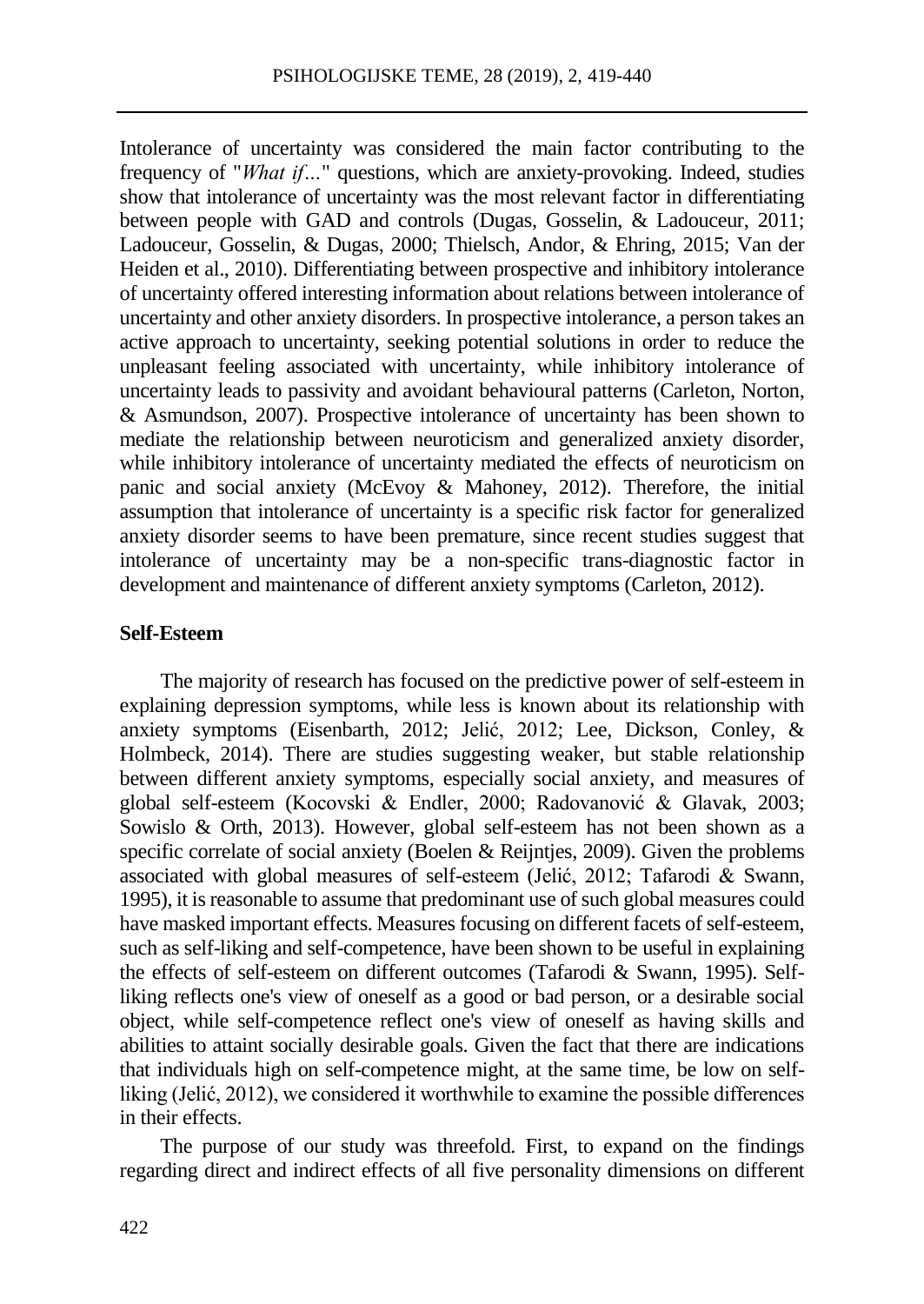anxiety symptoms, given the fact that openness to experience, conscientiousness and agreeableness have received less attention than neuroticism and extraversion. Second, to examine a specific effect of facets of anxiety sensitivity, intolerance of uncertainty and self-esteem in order to shed light on the question whether those effects are specific or trans-diagnostic. Third, to examine the possibility of anxiety sensitivity, intolerance of uncertainty and self-esteem mediating between personality dimensions and anxiety symptoms. Given the relative lack of research on specific effects of cognitive variables on different anxiety symptoms in Croatia, we hope to replicate existing findings and expand on our understanding of cognitive vulnerability to anxiety.

## **Method**

## **Participants and Procedure**

A total of 436 university students, aged 18 to 42 ( $M = 21.21$ ,  $SD = 2.80$ ) participated in the study. There were 208 male (47.7%) and 225 female (51.6%) students, with 3 participants who did not indicate gender (0.7%). The study was conducted during regular classes following approval of the institutional ethics committee and individual faculties' deans. Students, who were present during each class, participated in the study. All students present at the time gave their consent for participation, which resulted in a heterogeneous sample of students from different fields of study (medicine, natural sciences, agriculture, engineering, social studies and humanities). Participants were made aware of the voluntary, anonymous and confidential nature of the study, and that they were free to terminate their involvement at any time if they should choose to do so, without any explanation.

## **Measures**

**Personality**. Personality dimensions were measured using *Big Five Inventory* (BFI; Benet-Martinez & John, 1998). A 44-item questionnaire measures neuroticism, openness to experience, conscientiousness, extraversion and agreeableness. Participants were expected to respond to what extent does certain item refer to them on a 5-point scale (ranging from 1 – *not at all* to 5 – *completely*). Composite scores are calculated as a mean value of responses on items in the individual subscale. Internal consistency coefficients were .83 for neuroticism, .80 for extraversion, .80 for conscientiousness, .78 for agreeableness and .73 for openness to experience.

**Anxiety sensitivity**. Anxiety sensitivity was measured using *Anxiety Sensitivity Index* (ASI; Reis, Peterson, Gursky, & McNally, 1986). ASI is a 16-item measure of a person's fear that he or she will experience anxiety symptoms, which will have negative physical, psychological and social consequences. Participants were expected to answer about the extent to which an item is true for them on a 5-point scale (ranging from 1 – *not true at all* to 5 – *completely true*). Composites are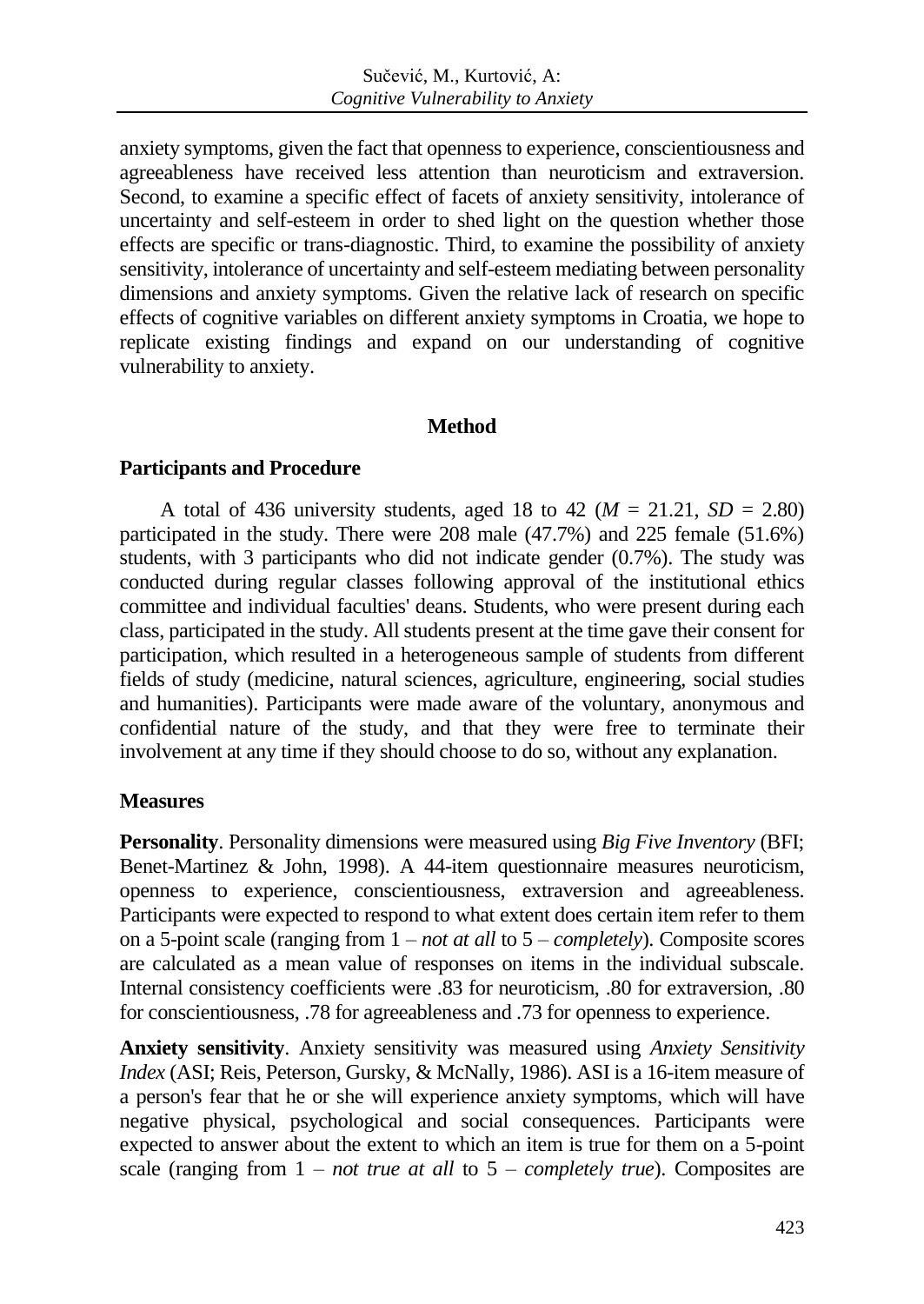calculated by adding the items on individual subscales (physical concerns, psychological concerns and social concerns) or the whole scale, with higher scores indicating higher anxiety sensitivity (Rodriguez, Bruce, Pagano, Spencer, & Keller, 2004). Internal consistency coefficients were .78 for psychological concerns, .86 for social concerns, .89 for physical concerns, and .90 for overall anxiety sensitivity.

**Intolerance of uncertainty**. Intolerance of uncertainty was measured using *Intolerance of Uncertainty Scale – Short form* (IUS-12; Carleton et al., 2007). IUS-12 is a short form (12 items) of the original *Intolerance of Uncertainty Scale*  (Freestone et al., 1994). It is a highly reliable measure ( $\alpha$  = .91) with high correlation with the original scale  $(r = .96)$ . Participants were expected to respond on a 5-point scale about the extent to which an item is true for them (ranging from 1 – *not true at all* to 5 – *completely true*). Composite scores for prospective and inhibitory intolerance of uncertainty are calculated by adding the items for each subscale, or for the whole scale, with higher scores indicating higher intolerance of uncertainty. Internal consistency coefficients were .80 for prospective, .82 for inhibitory intolerance of uncertainty, and .89 for overall intolerance of uncertainty.

**Self-esteem**. Self-esteem was measured using *Self Liking Self Competence Scale-Revised* (SLSC-R; Tafarodi & Swann, 2001). SLSC-R is a 16-item measure of both global self-esteem and two domains; self-liking (one's view of oneself as a good person and a desirable social object) and self-competence (one's view of oneself as having abilities one needs to attain socially desirable goals). Participants were expected to respond on a 5-point scale about the extent to which an item is true for them (ranging from 1 – *not true at all* to 5 – *completely true*). Composite scores for self-liking and self-competence are calculated by adding items corresponding to each subscale, or for the whole scale, with higher scores indicating higher self-esteem. Internal consistency coefficients were .87 for self-liking, .76 for self-competence, and .88 for overall self-esteem.

**Panic***. Becks anxiety inventory* (BAI; Beck, Epstein, Brown, & Steer, 1988) was used as a measure of symptoms of panic. BAI is a widely used 21-item measure of physical and cognitive anxiety symptoms which closely overlap with symptoms of a panic attack. Although it is not a measure of panic per se, it is often used to measure symptoms of panic disorder, and some authors agree that it, in fact, measures panic rather than general anxiety symptoms (Cox, Cohen, Direnfeld, & Swinson, 1996). Participant are expected to respond on a 4-point scale about the extent to which each symptom bothered them during the past week (ranging from  $0 - not$  *at all* to  $3$ *severely, it bothered me a lot*). Composite is calculated by adding all 21 items with a higher score indicating higher anxiety. Internal consistency coefficient was .91.

**Worry.** *Penn State Worry Questionaire* (PSWQ; Meyer, Miller, Metzger, & Borkovec, 1990) was used to measure worry as a central characteristic of generalized anxiety disorder. It is a 16-item measure of a person tendency for worry in everyday situations. Participants were expected to respond on a 5-point scale about the extent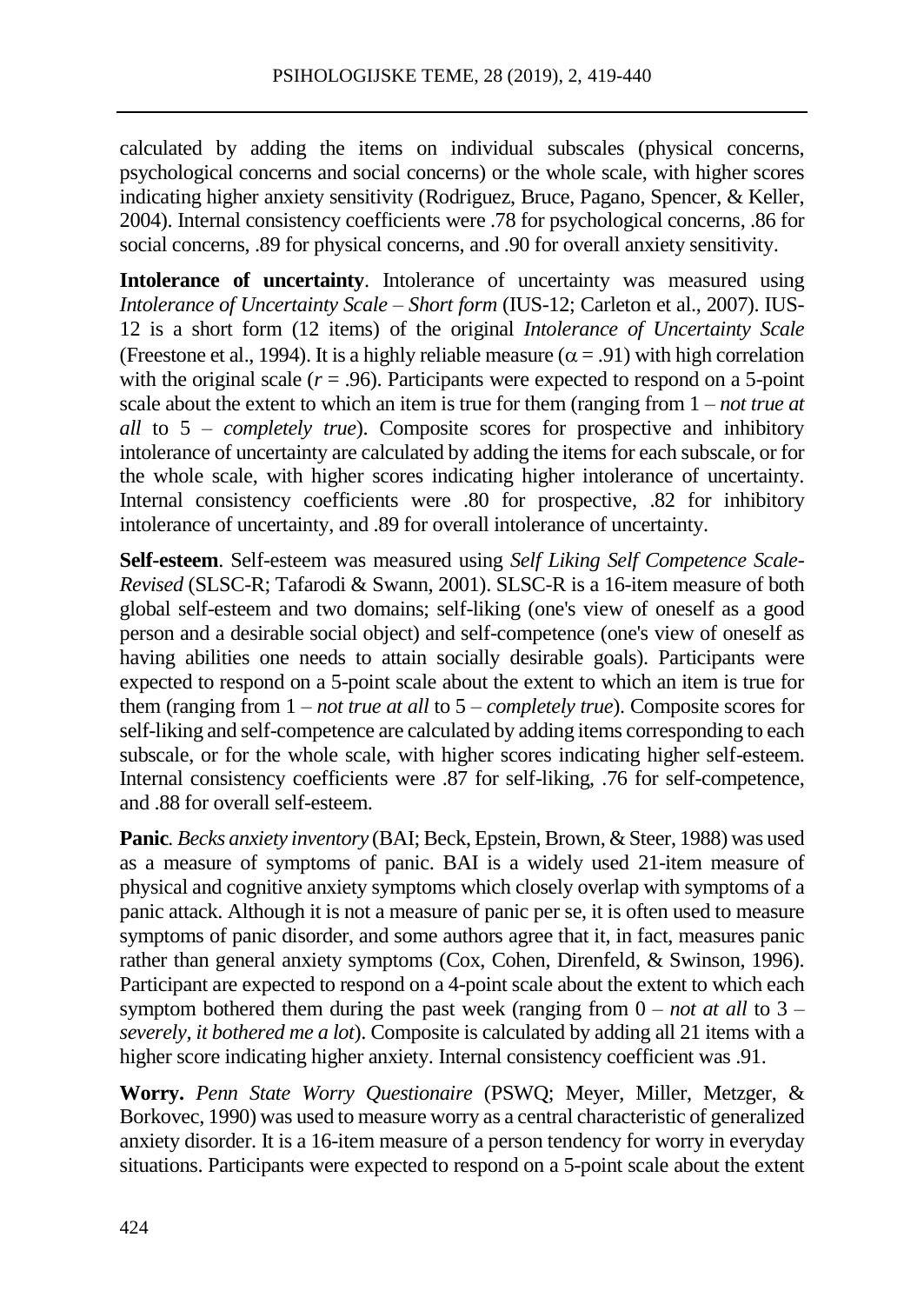to which an item is true for them (ranging from 1 – *not true at all* to 5 – *completely true*). Composite scores are calculated by adding all 16 items, with higher scores indicating more worry. Internal consistency coefficient was .91.

**Social anxiety***. Brief Fear of Negative Evaluation Scale* (BFNE; Leary, 1983) was used as a measure of social anxiety. This is a 12-item measure of fear of being negatively evaluated in social situations. Participants were expected to respond on a 5-point scale about the extent to which an item is true for them (ranging from 0 – *not true at all* to 4 – *completely true*). Composite scores are calculated by adding all 12 items, with higher scores indicating more fear of negative evaluation. Internal consistency coefficient was .87.

## **Results**

Descriptive data are presented in Table 1.

Table 1

*Descriptive Data for Personality Dimensions, Anxiety Sensitivity, Intolerance of Uncertainty, Self-Esteem, and Anxiety Symptoms*

|                               | M     | <b>SD</b> | <i>Theoretical</i> | <i><b>Obtained</b></i> | <b>Skewness</b> | <b>Kurtosis</b> |
|-------------------------------|-------|-----------|--------------------|------------------------|-----------------|-----------------|
|                               |       |           | range              | range                  |                 |                 |
| Neuroticism                   | 2.72  | 0.69      | $1 - 5$            | 1.13-4.75              | 0.16            | $-0.13$         |
| Openness to experience        | 3.49  | 0.60      | $1-5$              | 1.89-4.80              | 0.07            | $-0.49$         |
| Conscientiousness             | 3.49  | 0.63      | $1-5$              | 1.67-5.00              | 0.04            | 0.25            |
| Extraversion                  | 3.52  | 0.63      | $1-5$              | $1.75 - 5.00$          | $-0.18$         | $-0.22$         |
| Agreeableness                 | 3.52  | 0.57      | $1-5$              | 1.78-4.89              | $-0.16$         | $-0.17$         |
| Anxiety sensitivity           | 22.71 | 11.30     | 16-80              | 16-77                  | 0.44            | $-0.41$         |
| Intolerance of<br>uncertainty | 33.83 | 9.11      | $12 - 60$          | 13-59                  | 0.03            | $-0.43$         |
| Self-liking                   | 29.67 | 6.22      | $8-40$             | $11-40$                | $-0.41$         | $-0.38$         |
| Self-competence               | 26.26 | 4.47      | $8-40$             | $13-40$                | 0.30            | 0.27            |
| Panic                         | 10.43 | 9.29      | $0 - 63$           | $0-49$                 | 1.38            | 1.87            |
| Worry                         | 50.94 | 11.98     | $16-80$            | 21-80                  | $-0.06$         | $-0.44$         |
| Social anxiety                | 21.59 | 9.08      | $0 - 48$           | $0 - 47$               | 0.18            | $-0.24$         |

On average, descriptive data suggest that participants are not prone to panic, while mean values for worry and social anxiety are moderately high, which is expected in a non-clinical sample Also, they seem to be more bothered by intolerance of uncertainty and low self-esteem than anxiety sensitivity. However, comparison of theoretical and obtained range does suggest that there are a number of students at risk for anxiety disorders, as obtained ranges for worry and social anxiety are almost identical to theoretical ranger.

Table 2 shows correlation coefficients between variables. We also included gender to see if its effect needs to be controlled for in later analyses.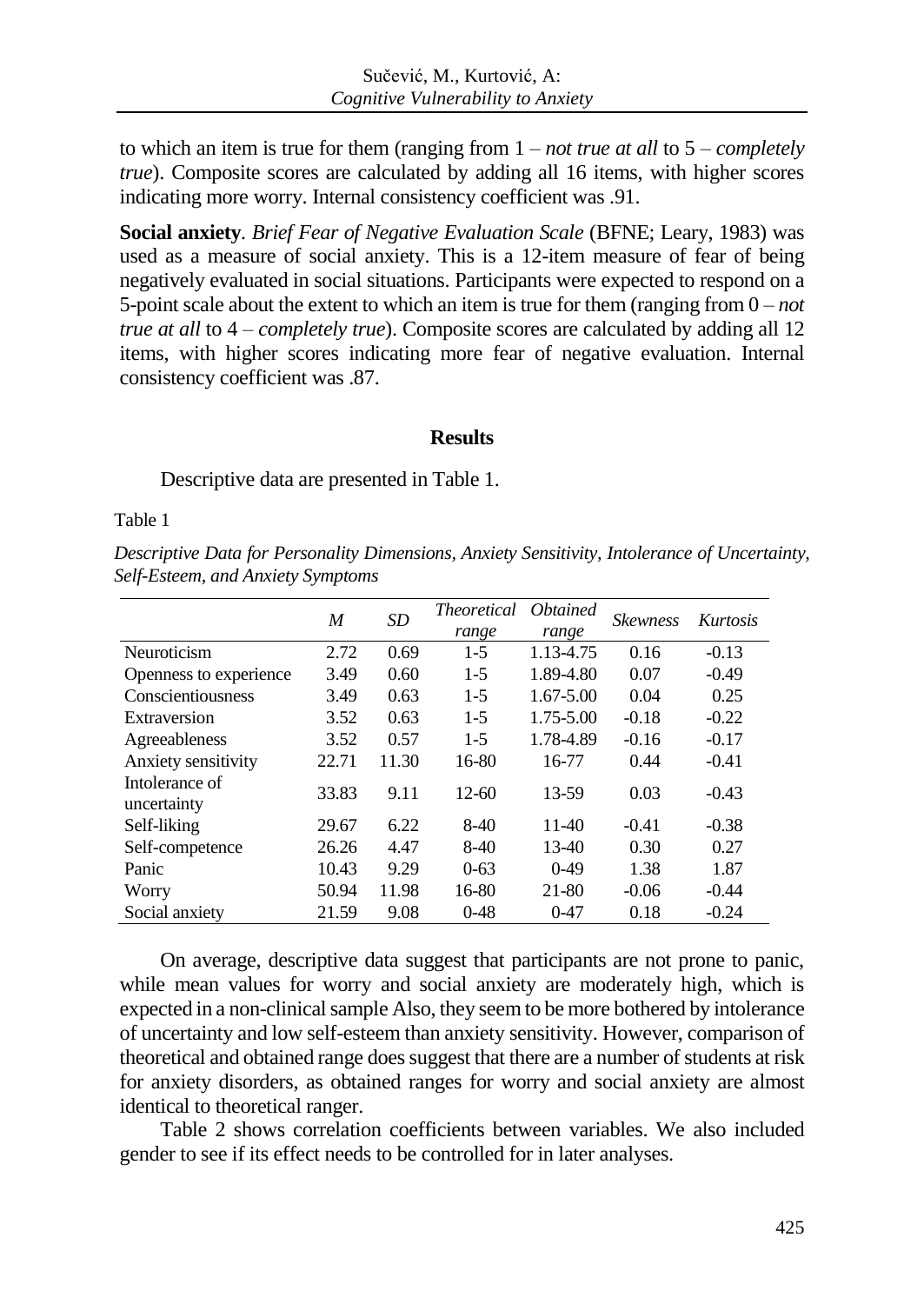|                                                             |                                                                                                                                                                                                                                                                                                              | $\mathbf{\Omega}$ | 3                                                                                                                  | 4                                                                                                                                                                                                                                  | 5                 | $\circ$                                                                                                                                                                                                                                                     | $\overline{ }$                                                                                  | $\infty$                                                                                  | $\mathbf{\hat{e}}$                      | $\overline{10}$               | $\Box$          | 12       | 13       | $\overline{4}$ | 15      |
|-------------------------------------------------------------|--------------------------------------------------------------------------------------------------------------------------------------------------------------------------------------------------------------------------------------------------------------------------------------------------------------|-------------------|--------------------------------------------------------------------------------------------------------------------|------------------------------------------------------------------------------------------------------------------------------------------------------------------------------------------------------------------------------------|-------------------|-------------------------------------------------------------------------------------------------------------------------------------------------------------------------------------------------------------------------------------------------------------|-------------------------------------------------------------------------------------------------|-------------------------------------------------------------------------------------------|-----------------------------------------|-------------------------------|-----------------|----------|----------|----------------|---------|
| 1. Gender                                                   |                                                                                                                                                                                                                                                                                                              |                   |                                                                                                                    |                                                                                                                                                                                                                                    |                   |                                                                                                                                                                                                                                                             |                                                                                                 |                                                                                           |                                         |                               |                 |          |          |                |         |
| 2. Neuroticism                                              | $21***$                                                                                                                                                                                                                                                                                                      |                   |                                                                                                                    |                                                                                                                                                                                                                                    |                   |                                                                                                                                                                                                                                                             |                                                                                                 |                                                                                           |                                         |                               |                 |          |          |                |         |
| 3. Openness to experiences                                  | 50                                                                                                                                                                                                                                                                                                           |                   |                                                                                                                    |                                                                                                                                                                                                                                    |                   |                                                                                                                                                                                                                                                             |                                                                                                 |                                                                                           |                                         |                               |                 |          |          |                |         |
| 4. Conscientiousness                                        |                                                                                                                                                                                                                                                                                                              |                   |                                                                                                                    |                                                                                                                                                                                                                                    |                   |                                                                                                                                                                                                                                                             |                                                                                                 |                                                                                           |                                         |                               |                 |          |          |                |         |
|                                                             |                                                                                                                                                                                                                                                                                                              |                   |                                                                                                                    |                                                                                                                                                                                                                                    |                   |                                                                                                                                                                                                                                                             |                                                                                                 |                                                                                           |                                         |                               |                 |          |          |                |         |
| 5. Extraversion<br>6. Agreeableness<br>7. Physical concerns | $\frac{12}{15}$ $\frac{1}{15}$ $\frac{1}{15}$ $\frac{1}{15}$ $\frac{1}{15}$ $\frac{1}{15}$ $\frac{1}{15}$ $\frac{1}{15}$ $\frac{1}{15}$ $\frac{1}{15}$ $\frac{1}{15}$ $\frac{1}{15}$ $\frac{1}{15}$ $\frac{1}{15}$ $\frac{1}{15}$ $\frac{1}{15}$ $\frac{1}{15}$ $\frac{1}{15}$ $\frac{1}{15}$ $\frac{1}{15}$ |                   | $.15^{**}$<br>$.23^{**}$<br>$.27^{**}$                                                                             | $45 \overset{\ast}{\phantom{0}}{2}$<br>$\phantom{0}19 \overset{\ast}{\phantom{0}}{2}$<br>$\phantom{0}10 \overset{\ast}{\phantom{0}}$<br>$\phantom{0}09 \overset{\ast}{\phantom{0}}$<br>$\phantom{0}09 \overset{\ast}{\phantom{0}}$ | $\ddot{\delta}^*$ |                                                                                                                                                                                                                                                             |                                                                                                 |                                                                                           |                                         |                               |                 |          |          |                |         |
|                                                             |                                                                                                                                                                                                                                                                                                              |                   |                                                                                                                    |                                                                                                                                                                                                                                    |                   | $\sum_{i=1}^{n}$                                                                                                                                                                                                                                            |                                                                                                 |                                                                                           |                                         |                               |                 |          |          |                |         |
| 8. Psychological concerns                                   |                                                                                                                                                                                                                                                                                                              |                   | $\begin{array}{c} 06 \\ 05 \\ -10 \\ -11 \\ +11 \\ +34 \\ +36 \\ -103 \\ +31 \\ +34 \\ -103 \\ +31 \\ \end{array}$ |                                                                                                                                                                                                                                    |                   | $\frac{1}{1}$<br>$\frac{1}{1}$<br>$\frac{1}{1}$<br>$\frac{1}{1}$<br>$\frac{1}{1}$<br>$\frac{1}{1}$<br>$\frac{1}{1}$<br>$\frac{1}{1}$<br>$\frac{1}{1}$<br>$\frac{1}{1}$<br>$\frac{1}{1}$<br>$\frac{1}{1}$<br>$\frac{1}{1}$<br>$\frac{1}{1}$<br>$\frac{1}{1}$ | $66$ **                                                                                         |                                                                                           |                                         |                               |                 |          |          |                |         |
| 9. Social concerns                                          |                                                                                                                                                                                                                                                                                                              |                   |                                                                                                                    |                                                                                                                                                                                                                                    |                   |                                                                                                                                                                                                                                                             |                                                                                                 |                                                                                           |                                         |                               |                 |          |          |                |         |
| 10. Prospective IUS                                         |                                                                                                                                                                                                                                                                                                              |                   |                                                                                                                    |                                                                                                                                                                                                                                    |                   |                                                                                                                                                                                                                                                             | $35$ <sup>**</sup><br>$34$ <sup>**</sup><br>$45$ <sup>**</sup><br>$45$ <sup>**</sup><br>$41$ ** | $56^{**}$<br>$\ddot{44}^{**}$<br>$\ddot{51}^{**}$<br>$\ddot{53}^{**}$<br>$\ddot{55}^{**}$ | $.31***$                                |                               |                 |          |          |                |         |
| 11. Inhibitory IUS                                          |                                                                                                                                                                                                                                                                                                              |                   |                                                                                                                    |                                                                                                                                                                                                                                    |                   |                                                                                                                                                                                                                                                             |                                                                                                 |                                                                                           |                                         | $.72***$<br>-.23**            |                 |          |          |                |         |
| 12. Self-liking                                             |                                                                                                                                                                                                                                                                                                              |                   |                                                                                                                    | $-0.9$<br>$-5.5$ $+1.22$                                                                                                                                                                                                           |                   |                                                                                                                                                                                                                                                             |                                                                                                 |                                                                                           | $34**$<br>$-28**$<br>$-32**$<br>$-32**$ |                               | $-40**$         |          |          |                |         |
| 13. Self-competence                                         |                                                                                                                                                                                                                                                                                                              |                   |                                                                                                                    |                                                                                                                                                                                                                                    |                   |                                                                                                                                                                                                                                                             |                                                                                                 |                                                                                           |                                         | $-22**$<br>$27***$<br>$51***$ |                 | $.55***$ |          |                |         |
| 14. Panic                                                   |                                                                                                                                                                                                                                                                                                              |                   |                                                                                                                    |                                                                                                                                                                                                                                    |                   |                                                                                                                                                                                                                                                             |                                                                                                 | $.52**$                                                                                   |                                         |                               | $-35**$<br>39** | $-32**$  | $-34**$  |                |         |
| 15. Worry                                                   | $\frac{17}{17}$<br>$\frac{7}{17}$                                                                                                                                                                                                                                                                            |                   |                                                                                                                    | $\ddot{q}$                                                                                                                                                                                                                         |                   |                                                                                                                                                                                                                                                             |                                                                                                 |                                                                                           |                                         |                               | $54**$          | $-38**$  | $-28$ ** | $42$ **        |         |
| 16. Social anxiety                                          | $10^*$                                                                                                                                                                                                                                                                                                       | $38^{**}$         | $-20**$                                                                                                            | $-0.06$                                                                                                                                                                                                                            | $-23**$           | $-0.2$                                                                                                                                                                                                                                                      | $28***$                                                                                         | $33**$                                                                                    | $30^{**}$                               | $35***$                       | $45**$          | $-48**$  | $-28***$ | $26***$        | $51***$ |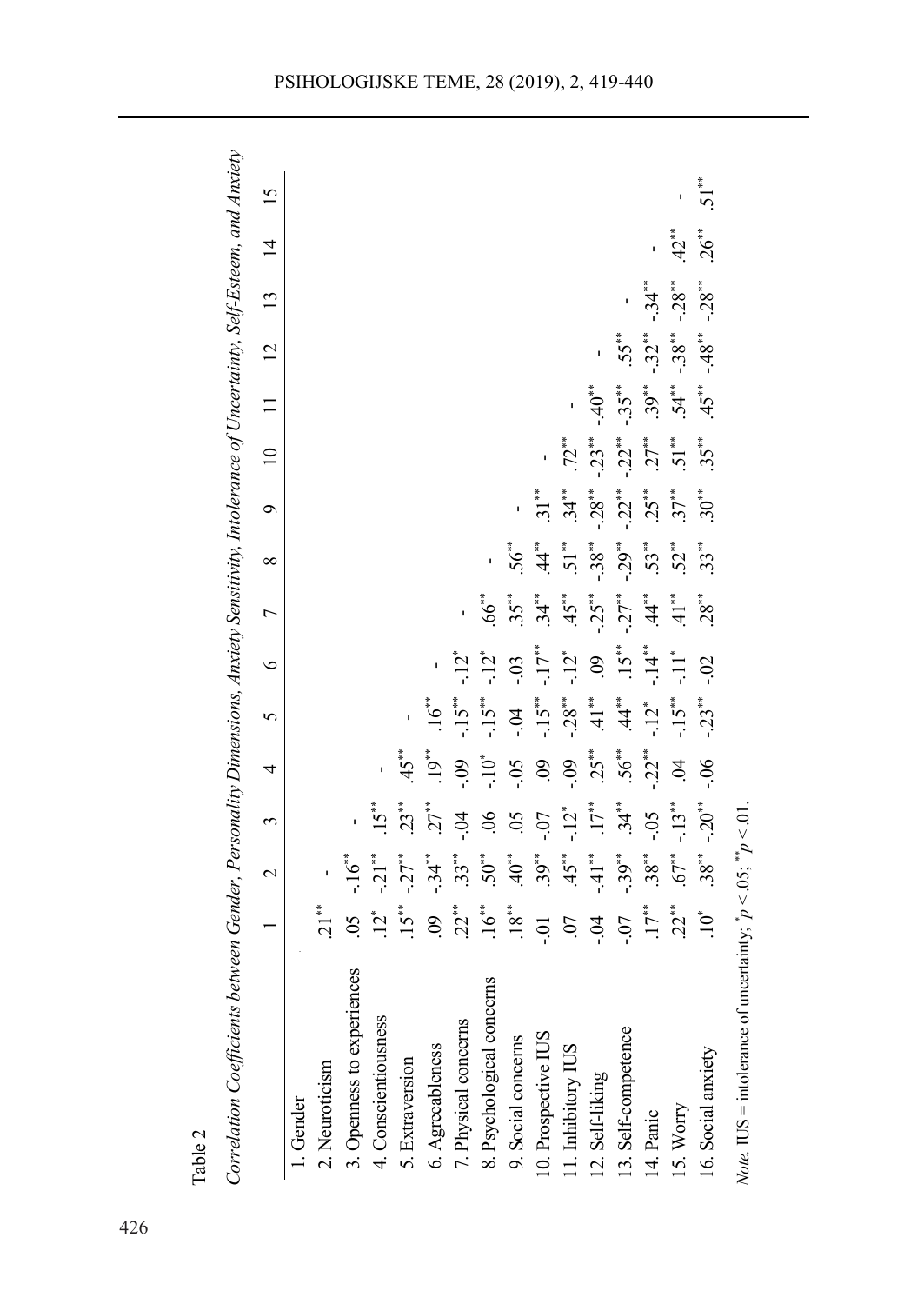As can be seen in Table 2, neuroticism (positively) and extraversion (negatively) were significantly correlated with all three criteria (panic, worry and social anxiety), while correlations of other personality dimensions with criteria were not as consistent. Anxiety sensitivity, intolerance of uncertainty and self-esteem were all correlated with panic, worry and social anxiety with correlation coefficients ranging from .25 to .54. Gender was also significantly correlated with criteria, suggesting more panic, worry and social anxiety symptoms in female students.

In order to examine the effects of personality, anxiety sensitivity, intolerance of uncertainty and self-esteem on panic, worry and social anxiety symptoms, three hierarchical regression analyses (HRA) were performed. Due to significant correlations between predictors, we examined whether multicollinearity was an issue using variance inflation factors (VIFs). VIFs ranged from 1.20 to 1.89, which is sufficiently low to assume that it would not significantly affect coefficient estimates. Gender was added in the first step in order to control for its effects, personality dimensions, which correlated with each criterion, were added in the second step, and anxiety sensitivity, intolerance of uncertainty and self-esteem facets were added in the second step of each HRA. The results are presented in Table 3.

Table 3

|                |                         |                          | Criterion                |                          |
|----------------|-------------------------|--------------------------|--------------------------|--------------------------|
| Predictors     |                         | Panic                    | Worry                    | Social anxiety           |
| Step 1         |                         | $R^2 = .03^{**}$         | $R^2 = .05^{***}$        | $R^2 = .01$              |
|                |                         |                          |                          |                          |
|                | Gender                  | $.19***$                 | $.22***$                 | .09                      |
| Step 2         |                         | $\Delta R^2 = .15^{***}$ | $\Delta R^2 = .43^{***}$ | $\Delta R^2 = .17^{***}$ |
|                |                         | ß                        | ß                        | ß                        |
|                | Gender                  | $.14***$                 | .05                      | .04                      |
| Personality    | Neuroticism             | $.31***$                 | $.70***$                 | $.31***$                 |
| dimensions     | Openness to experiences |                          | $-.06$                   | $-.10*$                  |
|                | Conscientiousness       | $-.17***$                |                          |                          |
|                | Extraversion            | .01                      | .04                      | $-.15***$                |
|                | Agreeableness           | $-.02$                   | $.11^{\ast\ast}$         |                          |
| Step 3         |                         | $\Delta R^2 = .19^{***}$ | $\Delta R^2 = .10^{***}$ | $\Delta R^2 = .16^{***}$ |
|                |                         | ß                        | ß                        | ß                        |
|                | Gender                  | $.10*$                   | .06                      | .04                      |
|                | Neuroticism             | .04                      | $.52***$                 | .08                      |
|                | Openness to experiences |                          | $-.07$                   | $-.11*$                  |
|                | Conscientiousness       | $-.13*$                  |                          |                          |
|                | Extraversion            | .09                      | $.09*$                   | $-0.02$                  |
|                | Agreeableness           | $-.03$                   | $.11^{\ast\ast}$         |                          |
| Anxiety        | Physical concerns       | .09                      | .09                      | .04                      |
| sensitivity    | Psychological concerns  | $.38***$                 | .05                      | $-0.06$                  |
|                | Social concerns         | $-.10*$                  | $-0.02$                  | $.13*$                   |
| Intolerance of | Prospective             | .00                      | $.18^{\ast\ast\ast}$     | .09                      |
| uncertainty    | Inhibitory              | .12                      | $.12*$                   | $.17*$                   |
|                | Self-liking             | $-.05$                   | $-.10*$                  | $-.33***$                |
|                | Self-competence         | $-.09$                   | .06                      | .06                      |
| Total $R^2$    |                         | .37                      | .57                      | .34                      |

*Results of Hierarchical Regression Analyses for Panic, Worry and Social Anxiety*

*\*p* < .05; *\*\*p* < .01; *\*\*\*p* < .001*.*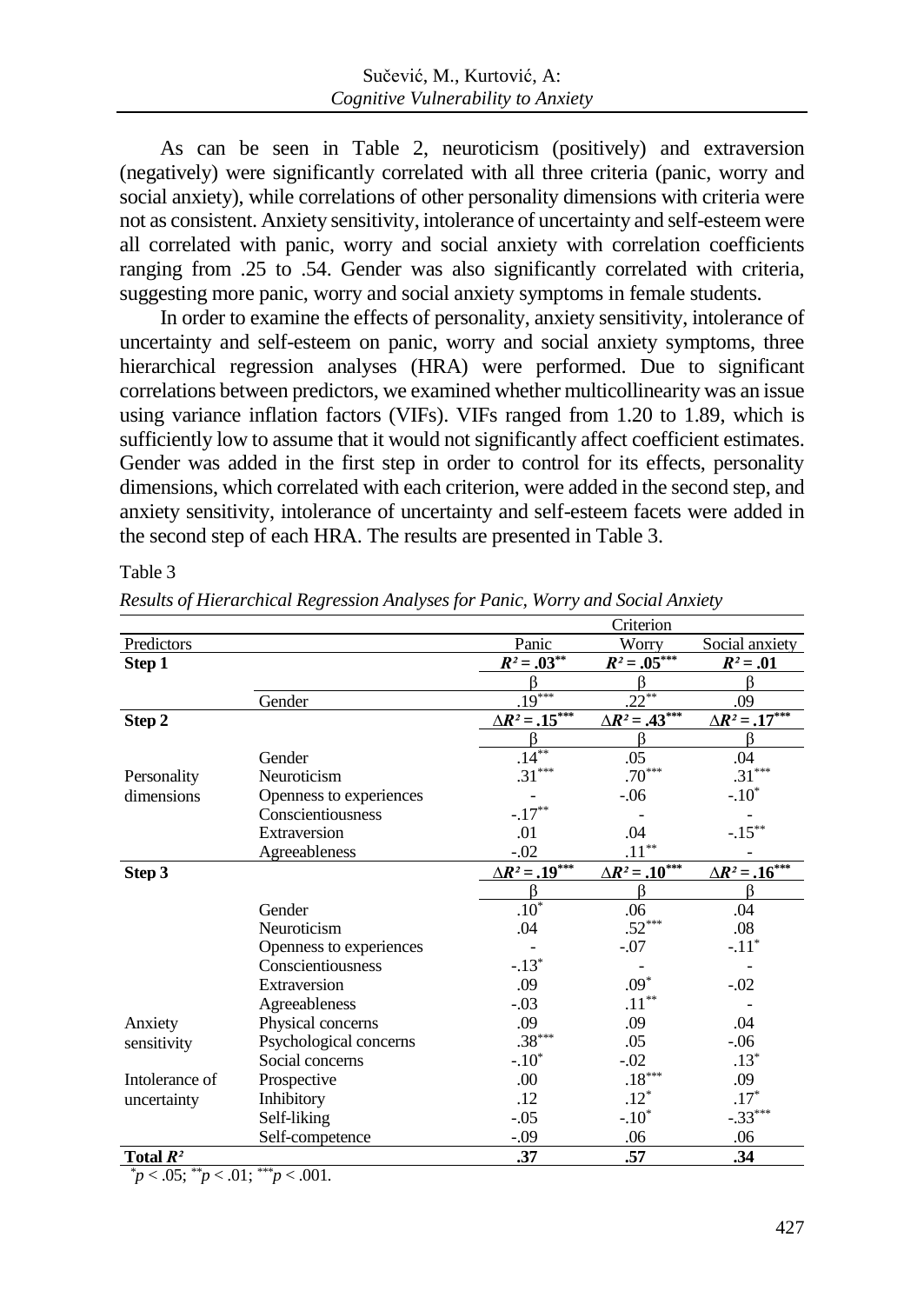As shown in Table 3, female gender predicted more symptoms of panic. After controlling for the effect of gender, only neuroticism (positively) and conscientiousness (negatively) predicted symptoms of panic. After controlling for gender and personality, psychological concerns (anxiety sensitivity) predicted more symptoms of panic. Social concerns (anxiety sensitivity), however, predicted fewer symptoms of panic. However, social concerns were positively correlated with panic, and further analysis revealed that their negative effect on panic was due to their correlation with psychological concerns, suggesting negative suppression effect (Paulhus, Robins, Trzesniewski, & Tracy, 2004). Furthermore, after entering variables in the third step of HRA, the effect of neuroticism was reduced to a nonsignificant level suggesting mediation.

Female gender also predicted more worry. After controlling for gender, neuroticism and agreeableness predicted more worry, and after controlling for effects of gender and personality, both prospective and inhibitory intolerance of uncertainty (positively) and self-liking (negatively) predicted worry. However, once variables in the third step were entered, the effects of neuroticism were reduced (but still significant), suggesting partial mediation. Also, the effect of extraversion was significant and positive in the third step, and further analyses, again, suggested negative suppression.

Finally, gender showed no significant effect on social anxiety, while neuroticism (positively), and both openness to experiences and extraversion (negatively) predicted social anxiety. After controlling for gender and personality, social concerns (anxiety sensitivity) and inhibitory intolerance of uncertainty predicted more symptoms, while self-liking predicted fewer symptoms. Furthermore, in the third step, neuroticism and extraversion were no longer significant predictors, suggesting mediated effects.

Given the fact that there were reductions in effects of neuroticism and extraversion in third steps of hierarchical regression analyses, in order to examine possible mediations we used Hayes's (2009) bootstrapping method for testing mediation. Hayes's method allows for testing multiple mediations instead of a number of single mediation in Baron and Kenny's (1986) procedure.

For panic, results have shown that the relationship between neuroticism and panic was mediated by psychological concerns(*indirect effect* = 3.1075; CI = 2.2775 to 4.1551). A small direct effect was also significant (*effect* = 1.9934; CI = .7017 to 3.2850), unlike the results of HRA which suggested full mediation.

The results of mediation analyses for worry and social anxiety, containing multiple mediations, are shown in Table 4.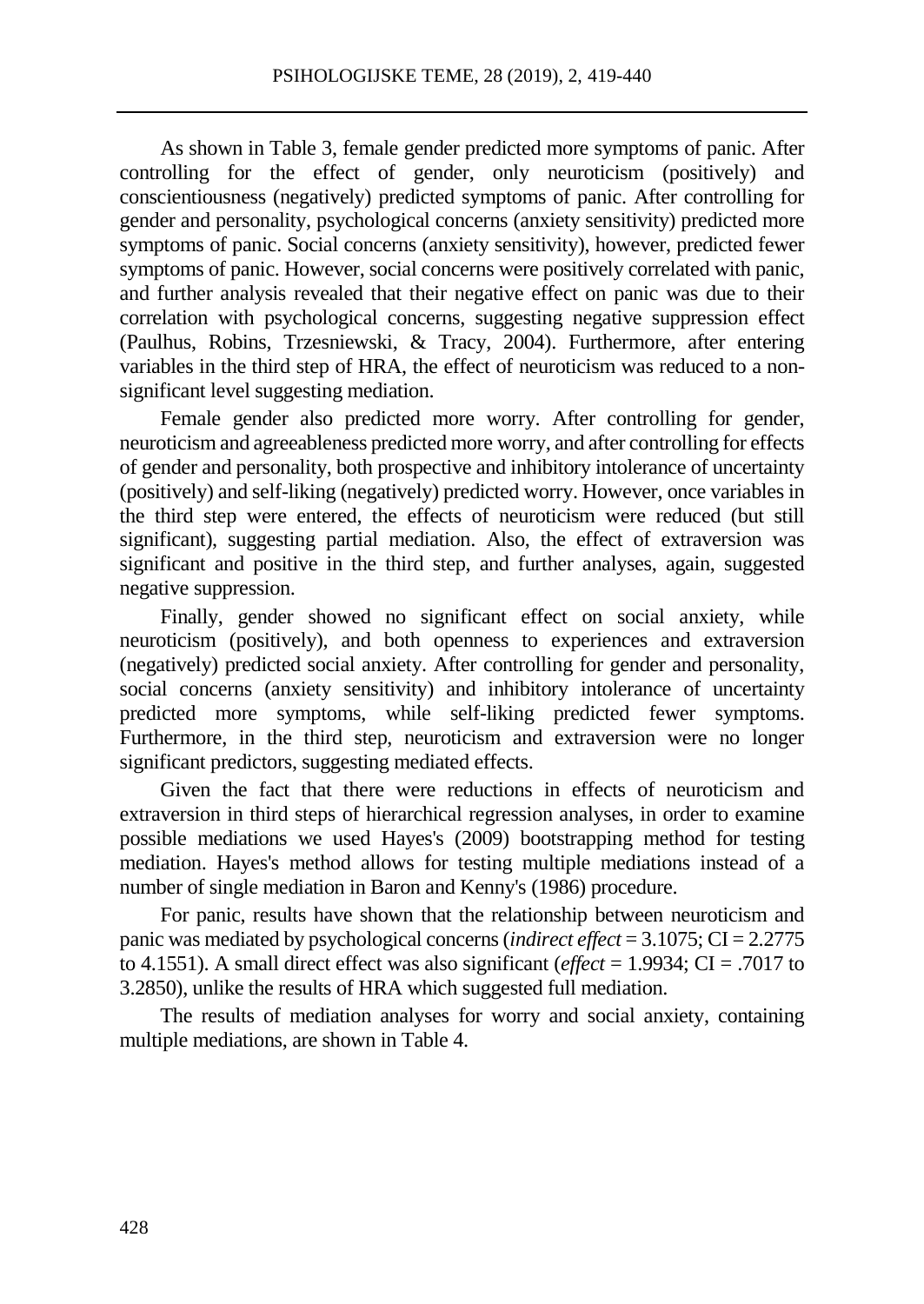## Table 4

|                                                   |           | Worry                 |                  |                  |           |                          |
|---------------------------------------------------|-----------|-----------------------|------------------|------------------|-----------|--------------------------|
| Total effect of neuroticism on worry              |           |                       |                  |                  |           |                          |
|                                                   | Effect    | SE                    | $\boldsymbol{t}$ | $\boldsymbol{p}$ |           | <b>Bootstrapping BCa</b> |
|                                                   | 11.6339   | .6392                 | 18.1997          | .0000            | 10.3773   | 12.8905                  |
| Direct effect of neuroticism on worry             |           |                       |                  |                  |           |                          |
|                                                   | Effect    | SE                    | $\bar{t}$        | $\boldsymbol{p}$ |           | <b>Bootstrapping BCa</b> |
|                                                   | 8.7334    | .7033                 | 12.4185          | .0000            | 7.3509    | 10.1159                  |
| Indirect effect of neuroticism on worry           |           |                       |                  |                  |           |                          |
|                                                   |           |                       | Effect           | SE               |           | <b>Bootstrapping BCa</b> |
| <b>Total</b>                                      |           |                       | 2.9005           | .4500            | 2.0757    | 3.8234                   |
| Prospective intolerance of uncertainty            |           |                       | 1.2172           | .4092            | .4835     | 2.1189                   |
| Inhibitory intolerance of uncertainty             |           |                       | .5845            | .2320            | .1940     | 1.1076                   |
| Self-liking                                       |           |                       | .3108            | .2381            | $-.1320$  | .8120                    |
|                                                   |           | <b>Social anxiety</b> |                  |                  |           |                          |
| Total effect of neuroticism on social anxiety     |           |                       |                  |                  |           |                          |
|                                                   | Effect    | <b>SE</b>             | $\boldsymbol{t}$ | $\boldsymbol{p}$ |           | <b>Bootstrapping BCa</b> |
|                                                   | 4.9026    | .6034                 | 8.1249           | .0000            | 3.7164    | 6.0887                   |
| Direct effect of neuroticism on social anxiety    |           |                       |                  |                  |           |                          |
|                                                   | Effect    | SE                    | $\bar{t}$        | $\boldsymbol{p}$ |           | <b>Bootstrapping BCa</b> |
|                                                   | 1.2529    | .6500                 | 1.9275           | .0546            | $-.0249$  | 2.5308                   |
| Indirect effect of neuroticism on social anxiety  |           |                       |                  |                  |           |                          |
|                                                   |           |                       | Effect           | $\cal SE$        |           | <b>Bootstrapping BCa</b> |
| <b>Total</b>                                      |           |                       | 3.6496           | .5061            | 2.7189    | 4.7080                   |
| Social concerns                                   |           |                       | .3787            | .2132            | .0147     | .8653                    |
| Inhibitory intolerance of uncertainty             |           |                       | 1.4395           | .3277            | .8446     | 2.1308                   |
| Self-liking                                       |           |                       | 1.1918           | .3138            | .6607     | 1.9061                   |
| Total effect of extraversion on social anxiety    |           |                       |                  |                  |           |                          |
|                                                   | Effect    | <b>SE</b>             | t                | $\boldsymbol{p}$ |           | <b>Bootstrapping BCa</b> |
|                                                   | $-3.3569$ | .6855                 | -4.8969          | .0000            | $-4.7044$ | $-2.0093$                |
| Direct effect of extraversion on social anxiety   |           |                       |                  |                  |           |                          |
|                                                   | Effect    | <b>SE</b>             | t                | $\boldsymbol{p}$ |           | <b>Bootstrapping BCa</b> |
|                                                   | $-.2572$  | .6593                 | $-.3901$         | .6967            | $-1.5532$ | 1.0389                   |
| Indirect effect of extraversion on social anxiety |           |                       |                  |                  |           |                          |
|                                                   |           |                       | Effect           | SE               |           | <b>Bootstrapping BCa</b> |
| <b>Total</b>                                      |           |                       | $-3.0997$        | .4897            | $-4.1143$ | $-2.1982$                |
| Social concerns                                   |           |                       | .2683            | .1422            | .0623     | .6453                    |
| Inhibitory intolerance of uncertainty             |           |                       | $-1.0626$        | .2768            | $-1.7158$ | $-.6097$                 |
| Self-liking                                       |           |                       | $-1.5988$        | .3460            | $-2.3897$ | $-0.9976$                |

*Summary of Results of Mediation Analyses for Worry and Social Anxiety*

As can be seen in Table 4, both prospective and inhibitory intolerance of uncertainty were significant mediators between neuroticism and worry. Further comparison of their individual effects revealed no significant difference (*effect* = .6327; CI =  $-4934$  to 1.8104). Direct effect of neuroticism on worry was still significant which is in accordance with results of HRA.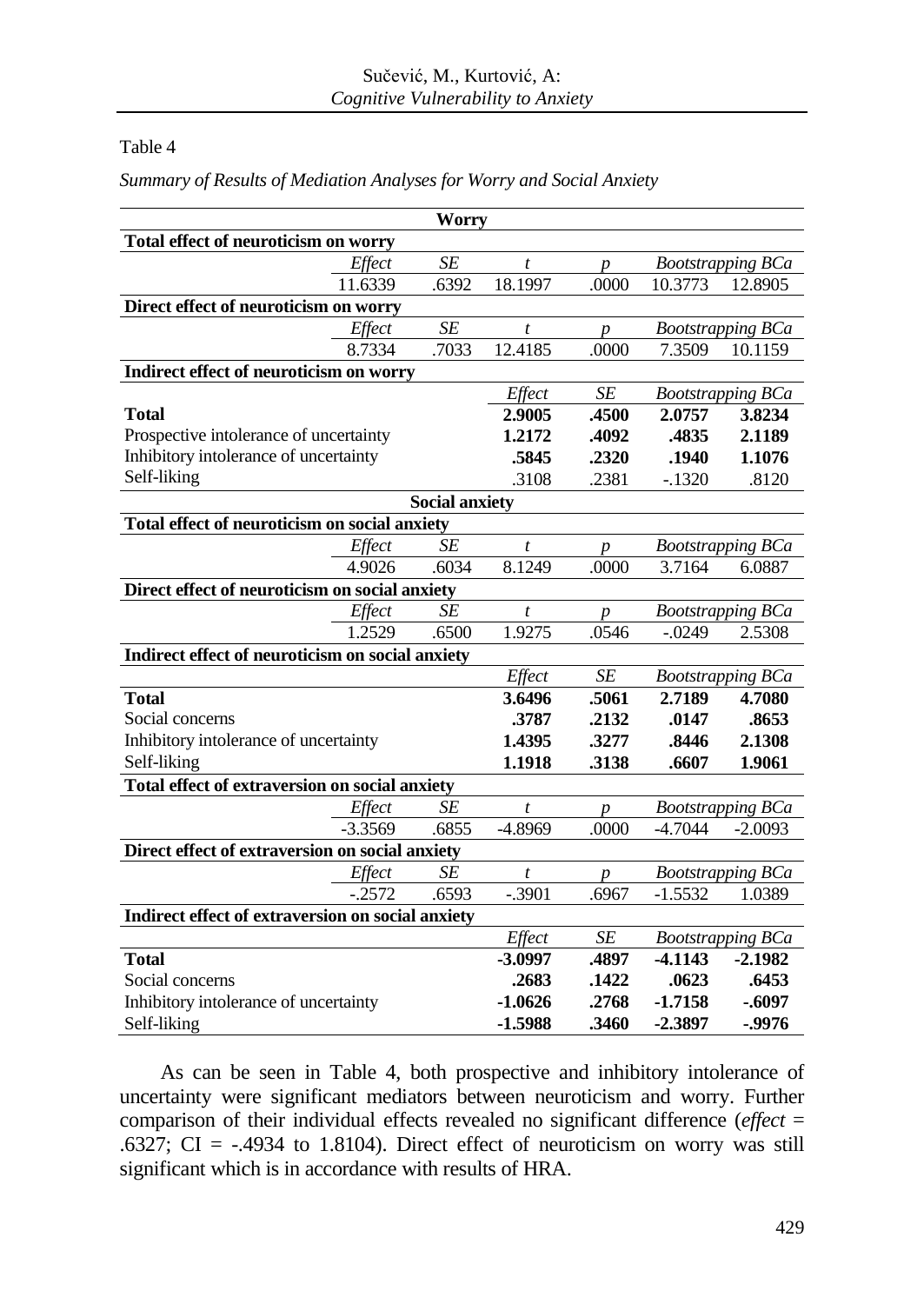Analyses for social anxiety showed that both neuroticism and extraversion effects were mediated by social concerns (anxiety sensitivity), inhibitory intolerance of uncertainty and self-liking. Both neuroticism and extraversion direct effects were not significant. However, further comparison of the individual indirect effects revealed some interesting differences. Neuroticism effects through inhibitory intolerance of uncertainty (*effect* = 1.0608; CI = .2376 to 1.8787) and self-liking (*effect* = .8131;  $CI = .1305$  to 1.6327) were significantly stronger than the effect through social concerns, which suggest anxiety sensitivity to be the weakest mediator of the relationship between neuroticism and social anxiety. In comparison, extraversion effect through social concerns was significantly stronger than effects through inhibitory intolerance of uncertainty (*effect* =  $-1.3309$ ; CI =  $-2.0006$  to -.8377) and self-liking (*effect* = -1.8671; CI = -2.6659 to -1.2022), suggesting that anxiety sensitivity is the strongest mediator of the relationship between extraversion and social anxiety.

#### **Discussion**

The aim of our study was to examine effects of personality, anxiety sensitivity, intolerance of uncertainty and self-esteem on symptoms of panic, worry and social anxiety, and try to expand on the existing knowledge of their specific or transdiagnostic relevance.

Results of the correlational analysis were in line with studies demonstrating the relevance of neuroticism (as a universal risk factor) and extraversion (as a universal protective factor) in explaining different psychopathological symptoms. Anxiety sensitivity, intolerance of uncertainty and self-esteem correlated with panic, worry and social anxiety. Although there were differences in the magnitude of correlation coefficients suggesting that anxiety sensitivity has stronger relations with panic and worry, intolerance of uncertainty with worry and self-esteem with social anxiety, we feel that those differences were not impressive enough to support the assumption of specific effects.

Results of hierarchical regression analyses, however, have shown some very interesting differences in their effects. Symptoms of panic were predicted by higher neuroticism and lower conscientiousness. However, even though Hayes's bootstrapping method suggested that there was still significant direct effect of neuroticism, the majority of its effect on the symptom of panic is due to the relation between neuroticism and psychological concerns (anxiety sensitivity). It is reasonable to assume that if one is prone to frequent unpleasant emotions, such as fear or sadness, one can develop a fear of possible implications or consequences of those feelings. Our results are in accordance with studies demonstrating the general impact of neuroticism on a broad spectrum of anxiety symptoms and a specific impact of anxiety sensitivity on symptoms of panic (Maller & Reiss, 1992; Schmidt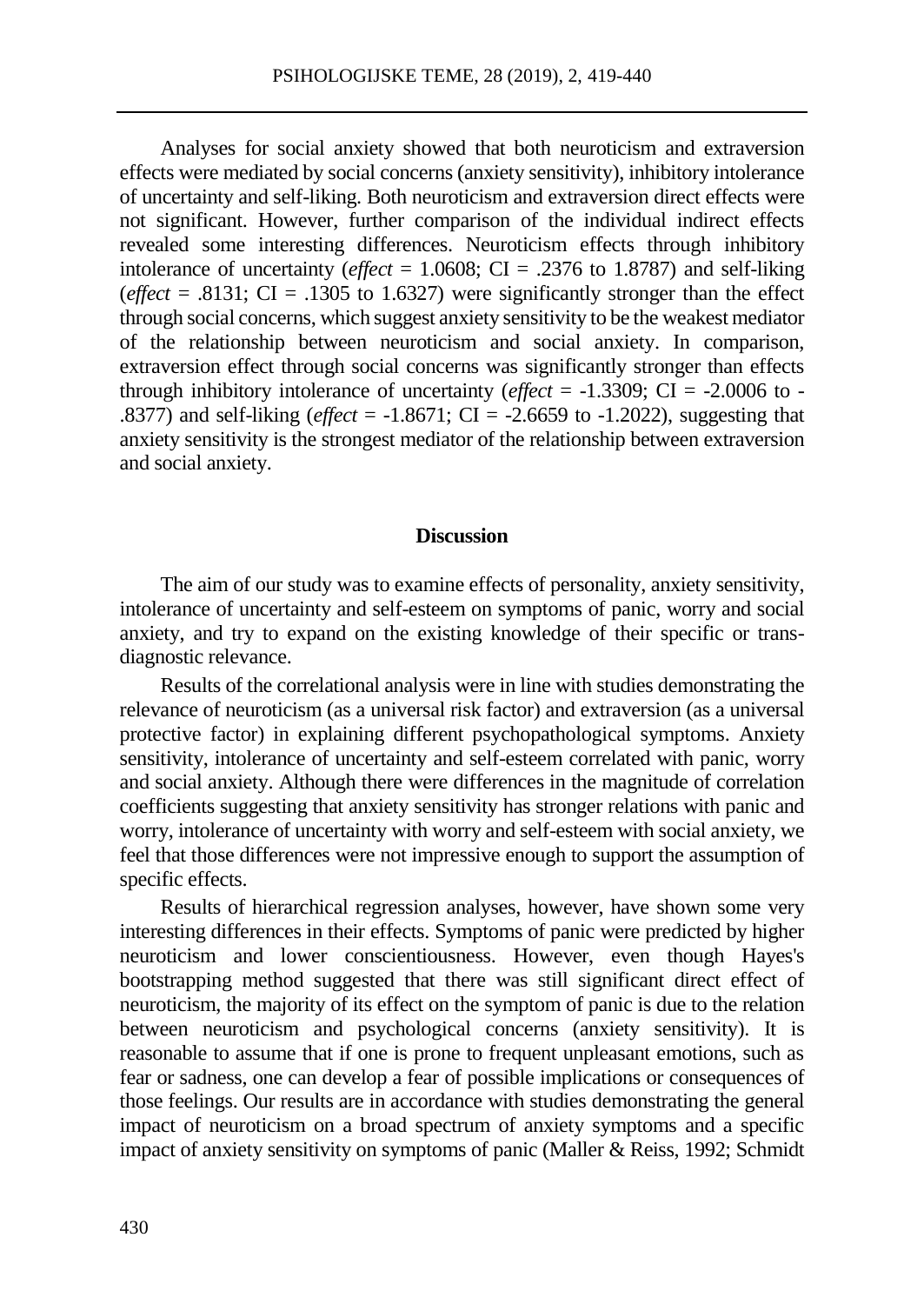et al., 1997; Sexton, Norton, Walker, & Norton, 2003). Most studies examining the effect of anxiety sensitivity have focused on an overall measure of anxiety sensitivity. Studies examining the effects of individual facets of anxiety sensitivity on different psychopathological symptoms have mostly shown that physical concerns are most strongly related to panic (Deacon & Valentiner, 2001; Jurin & Biglbauer, 2018; Rector et al., 2007), psychological concerns with depression, GAD and PTSD (Lang, Kennedy, & Stein, 2002; Rector et al., 2007; Vujanovic, Zvolensky, & Bernstein, 2008), while social concerns are most strongly related to social anxiety (Naragon-Gainey, 2010; Rector et al., 2007; Zinbarg & Barlow, 1996). Our results suggest greater importance of a cognitive aspect of anxiety sensitivity, the fear that one is losing control over one's cognitive capacities, than fear of physical symptoms alone or social consequences of anxiety, which is somewhat surprising given the fact that catastrophic misinterpretations of physical symptoms play a major role in panic disorder. However, Deacon and Valentiner (2001) found that both physical concerns and psychological concerns were highest in participants who have had a panic attack in the last year. Given the fact that our sample consisted of students, all of whom were young and probably healthy, it is possible that their major concerns were consequences of anxiety in terms of damage to their cognitive functioning, which would jeopardize their academic functioning. Although the effect of conscientiousness on symptoms of panic could be mediated by other factors not examined in our study, our results suggest that its effect is small but direct. Conscientiousness has been associated with anxiety symptoms (Kotov et al., 2010). Poor ability for goal oriented behavior and poor impulse control could predispose an individual to making catastrophic conclusions about the meaning of symptoms of panic more easily, as well as avoidance, which is an important behavior characteristic of panic disorder.

The strongest predictor of worry was neuroticism, which affected worry both directly and indirectly through intolerance of uncertainty. Neuroticism can lead to selective attention on unclear and potentially harmful information, as well as overestimation of dangers and the likelihood of a negative outcome (Kotov et al., 2010; Lommen, Engelhard, & Van den Hout, 2010; Watson et al., 2005; Watson & Naragon-Gainey, 2014), and worry can be a person's attempt to mentally solve a situation, or relieve tension associated with it. Both prospective and inhibitory intolerance of uncertainty mediated the relationship between neuroticism and worry, which is in line with studies demonstrating that people high on neuroticism, also, show elevated levels of uncertainty related stress (Berenbaum, Bredemeier, & Thompson, 2010; Dugas & Koerner, 2005), as well as stronger emotional responses to uncertainty than to negative feedback (Hirsh & Inzlicht, 2008). Similar to how depressed people filter out information that is not congruent with their current emotional state, individuals high on neuroticism may be constantly "on the lookout" for possible dangers, while ignoring information to the contrary, which makes them less tolerant of uncertain outcomes. Unique effects of intolerance of uncertainty were documented in other studies (Carleton, 2012; McEvoy & Mahoney, 2012), and its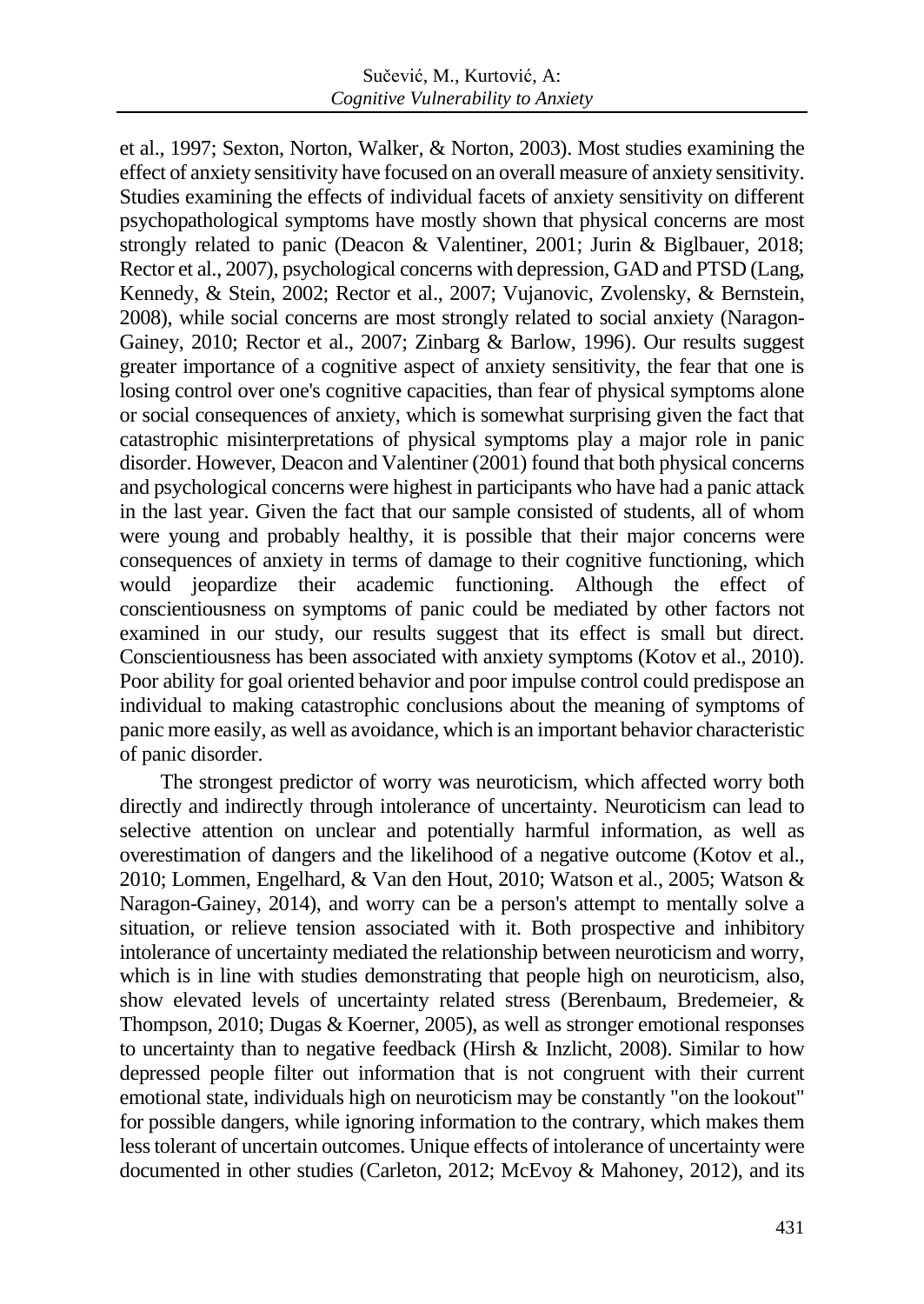effect was shown to be stronger than effects of positive metacognitive beliefs about worry, negative problem orientation, cognitive avoidance (Buhr & Dugas, 2002) and anxiety sensitivity (Dugas et al., 2001). Low self-liking, also, predicted worry, which is in line with some studies examining the relations of general self-esteem and worry (Meyer et al., 1990). The effect of self-liking could be a result of a general underlying psychological distress, or low sense of control, which is common in people prone to worry (Clark & Wells, 1995).

Finally, fear of negative evaluation was predicted by neuroticism (positively), as well as openness to experiences and extraversion (negatively). Furthermore, neuroticism and extraversion effects were mediated by social concerns (anxiety sensitivity), inhibitory intolerance of uncertainty and self-liking, while openness to experiences had a direct effect. Results are, again, in line with studies demonstrating neuroticism as a universal risk factor, and extraversion as s protective factor against anxiety. However, they also support the advantage of examining specific rather than general traits in explaining specific anxiety symptoms. Neuroticism can lead to concerns about the implications of one's anxiety or if others see it, and fears that others will devalue a person because of it. Taking into account clinical presentations of social anxiety disorder, which include low self-esteem, fear that other will evaluate a person negatively, and avoidance of many social situations, it is not surprising that social concerns, inhibitory intolerance of uncertainty and self-liking predicted social anxiety. Concerns about social consequences of anxiety can contribute to one's fears of exhibiting anxiety in public and the conviction that it will lead to negative evaluation or social rejection (Deacon & Abramowitz, 2006). There has been some support for the relationship between intolerance uncertainty and social anxiety (Boelen & Reijntjes, 2009; Carleton, Collimore, & Asmundson, 2010; Teale Sapach, Carleton, Mulvogue, Weeks, & Heimberg, 2014). Social situations are, by nature, unclear due to verbal and nonverbal signs often being ambiguous. To a person with low tolerance of uncertainty, it may be very difficult to enter situations in which they are not certain of the outcome, so they might conclude that they should avoid it. Low self-liking, also, predicted social anxiety, which is in line with studies examining the relationship between self-esteem and social anxiety (Kocovski & Endler, 2000; Radovanović & Glavak, 2003). Some authors believe that social fears originate primarily from a person's view of oneself as not good enough and that people with social anxiety fear that, due to their perceived shortcomings, they will not be able to meet the demands of social situations (Jelić, 2012; Moscovitch, 2008). The fact that self-competence was not predictive of social anxiety suggests that one's perception of one's worth is crucial for protecting against social anxiety rather than one's perception of one's abilities.

Extraversion effect was, also, mediated by social concerns, inhibitory intolerance of uncertainty and self-liking. Extraverts are sociable, dominant, assertive, confident in seeking social interactions, therefore it is expected they would not be burdened with social concerns, outcomes of social situations nor fears of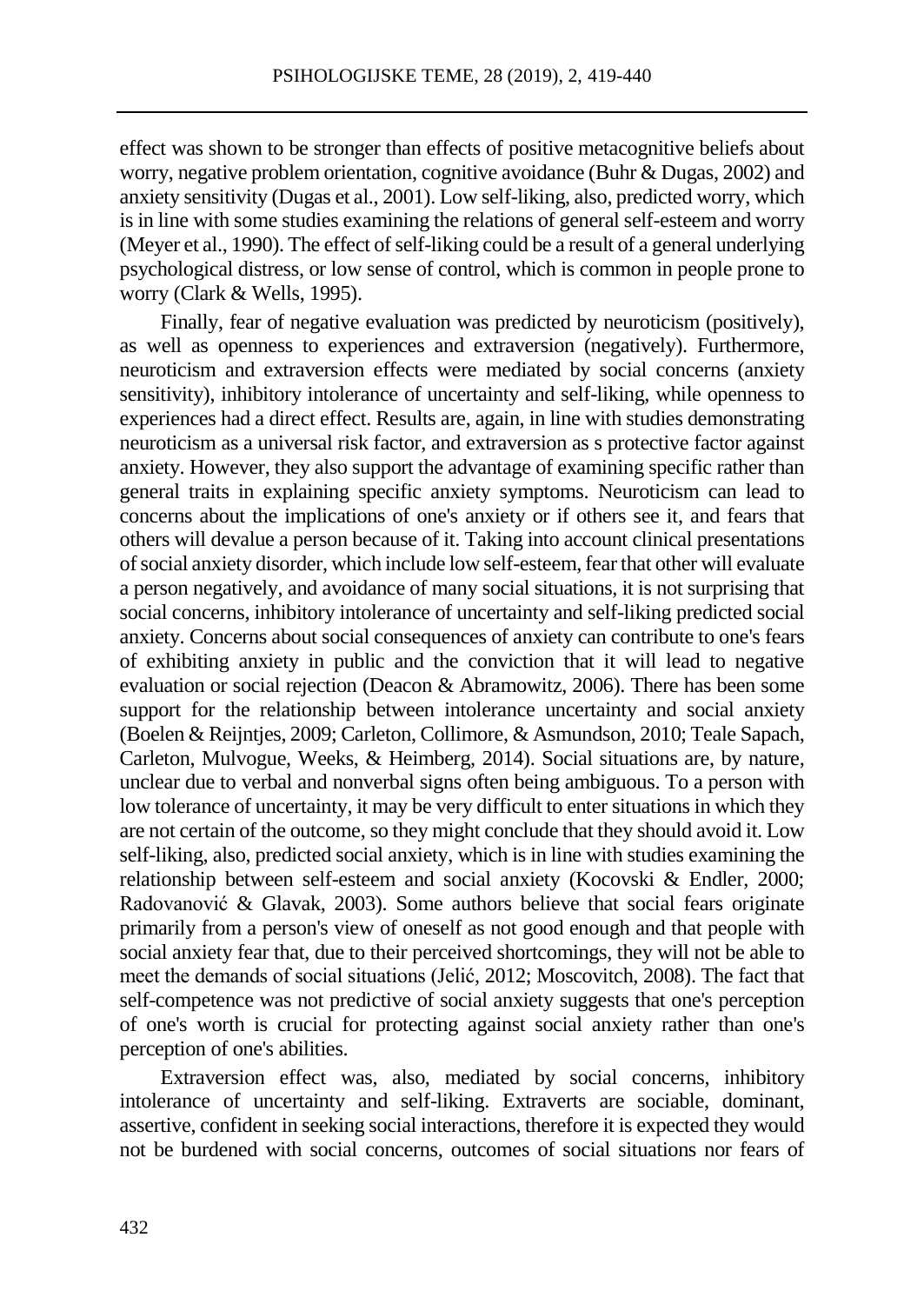negative evaluation. However, people who are lacking in these qualities might also have low opinion of themselves, worry about outcomes, social implications of their anxiety, as well fear negative evaluation (Naragon-Gainey, Watson, & Markon, 2009). The fact that extraversion only predicted social anxiety, while it had no significant effects on panic or worry, and that social concerns were the strongest mediator between extraversion and social anxiety supports the interpersonal importance of extraversion. As far as the negative effect of openness to experiences is concerned, it is in line with the results of a few studies (Kaplan et al., 2015; Watson & Naragon-Gainey, 2014). People low on openness are less interested in new experiences, including social ones, and the negative relation with social anxiety is not surprising given the tendency to avoid social situations, especially new and unfamiliar ones, in people with social anxiety.

In conclusion, when examining the effects of personality, our results support the assumption of neuroticism being a universal risk factor across all anxiety symptoms, although it had the strongest effect on worry. This is in line with a few other studies suggesting that the relation between neuroticism and worry reflects the fact that worry is saturated with general psychological distress and anxious feeling, which are not focused on a particular object of fear, but rather on a broad spectrum of everyday situations (Watson et al., 2005; Watson & Naragon-Gainey, 2014). Results did not support the assumption of extraversion being a universal protective factor, however. They suggest that the protective role of extraversion, when it comes to anxiety, is mostly related to its interpersonal dimension. Although conscientiousness and openness to experiences showed effects on panic and social anxiety, our results do not offer sufficient information to draw a conclusion about their universal or specific effects. Results regarding anxiety sensitivity and intolerance of uncertainty offer more support to the specificity of effects, with psychological concerns (anxiety sensitivity) having the largest effects on panic, and intolerance of uncertainty is having the largest cumulative effect on worry. Furthermore, self-liking had the largest effect on social anxiety, while interpersonal and inhibitory aspects of anxiety sensitivity and intolerance of uncertainty, also had significant effect. Clearly, in understanding cognitive vulnerabilities research should focus on individual facets of anxiety sensitivity, intolerance of uncertainty and self-esteem. Mediational analyses also support the assumption that neuroticism, as a largely genetically determined disposition common to all anxiety disorders, can make a person vulnerable to the development of certain traits and cognitive styles that increase the risk of the development of specific anxiety disorders.

## **Implications and Future Directions**

Results of our study have some important practical implications. Interventions aimed at anxiety sensitivity and intolerance of uncertainty have been shown useful in treating anxiety symptoms (Carleton, 2012; Smits, Berry, Tart, & Powers, 2008). However, our results suggest that focusing on specific aspects of anxiety sensitivity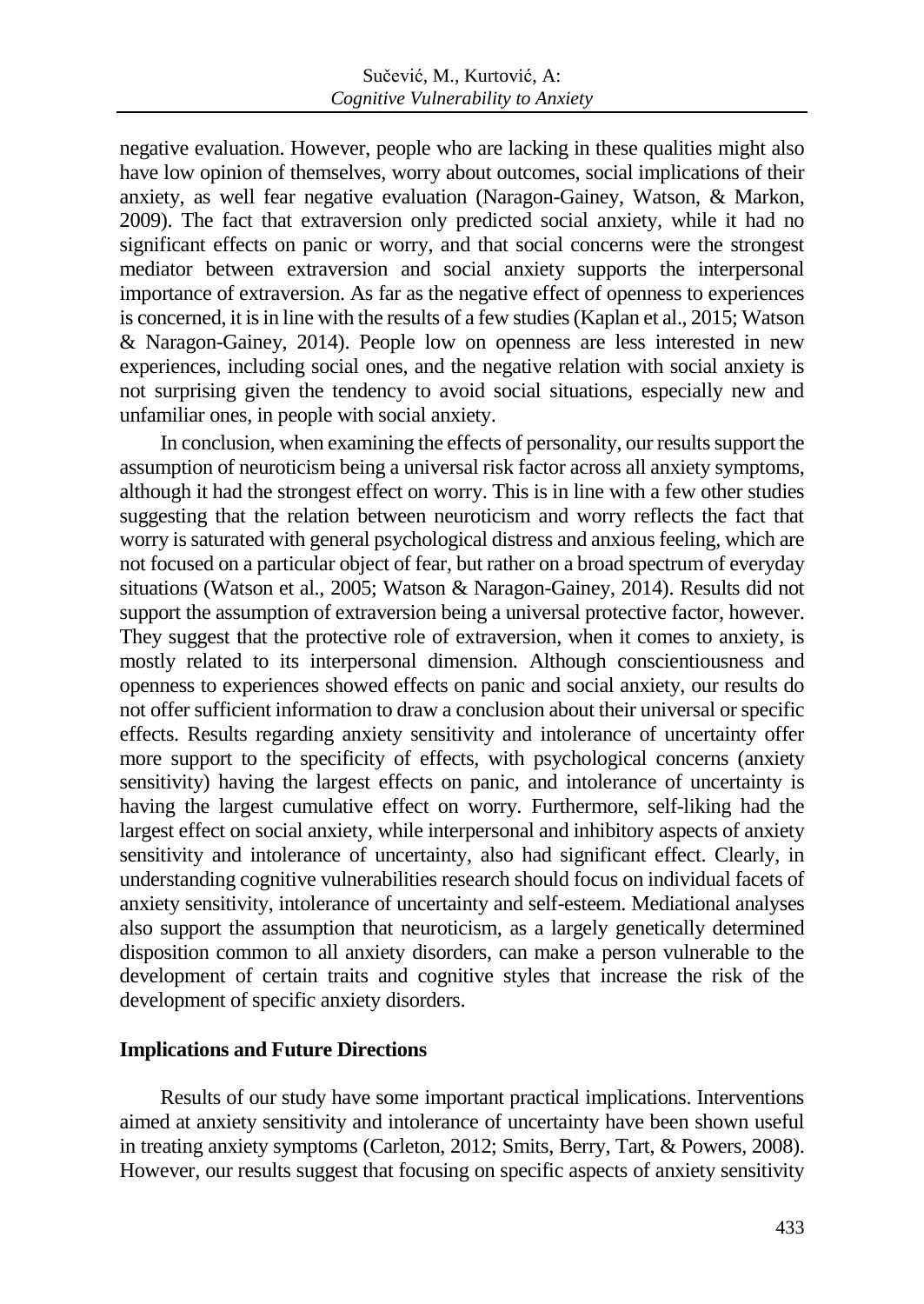and intolerance of uncertainty could prove to be beneficial in tailoring interventions to a specific need of an individual, which may be overlooked in interventions aimed generally at anxiety sensitivity or intolerance of uncertainty. For example, a person whose anxiety sensitivity is concentrated around psychological concerns may not benefit as much from attempts to decatastrophizing the meaning of anxiety or panic symptoms. Likewise, it seems useful to assess whether someone's intolerance of uncertainty is mostly passive or active in order to use appropriate intervention. Passive or inhibitory intolerance could benefit more from interventions aimed at meaning and implications of uncertainty, while active or prospective intolerance might benefit more from targeting a sense of control, skills training or metacognitive beliefs about worry.

Neuroticism, clearly, has an effect on different anxiety symptoms, as well as anxiety sensitivity, intolerance of uncertainty and self-esteem. However, it is still unclear what determines whether a person high on neuroticism will develop anxiety sensitivity, intolerance of uncertainty and/or low self-esteem. Future research should focus on paths or conditions under which certain traits facilitate the development of cognitive vulnerabilities to specific anxiety symptoms. Focusing on facets of personality dimensions might increase our understanding of the links between personality, anxiety sensitivity, intolerance of uncertainty and self-esteem.

Finally, some limitation of our study need to be mentioned. The sample consisted of university students, which limits the generalization to both clinical and general population, given the fact that studies suggest that students experience more psychopathological symptoms than their same-aged peers (Blanco, Okuda, & Wright, 2008; Hunt & Eisenberg, 2010). Self-report measures were used, which also limits conclusions regarding clinical levels of symptoms, as well as raise concerns about the appropriateness of measures for symptoms of anxiety disorders. While authors agree that BAI mostly measures panic symptoms, it does not cover diagnostic criteria of panic disorder. Furthermore, while fear of negative evaluation is central to social anxiety disorder, some authors agree that it is but one aspect of social anxiety, which limits our conclusions about the relations of examined variables with the entire spectrum of social anxiety symptoms (Teale Sapach et al., 2014). Similarly, while worry is a dominant feature of generalized anxiety disorder, PSWQ does not asses the severity of GAD symptoms. Finally, correlational nature of the design limits conclusions about causality and whether changes in anxiety sensitivity, intolerance of uncertainty and self-esteem temporally precede changes in symptoms.

#### **References**

Baron, R. M., & Kenny, D. A. (1986). The moderator-mediator variable distinction in social psychological research: Conceptual, strategic, and statistical considerations. *Journal of Personality and Social Psychology, 51*, 1173-1182. doi:10.1037/0022-3514.51.6.1173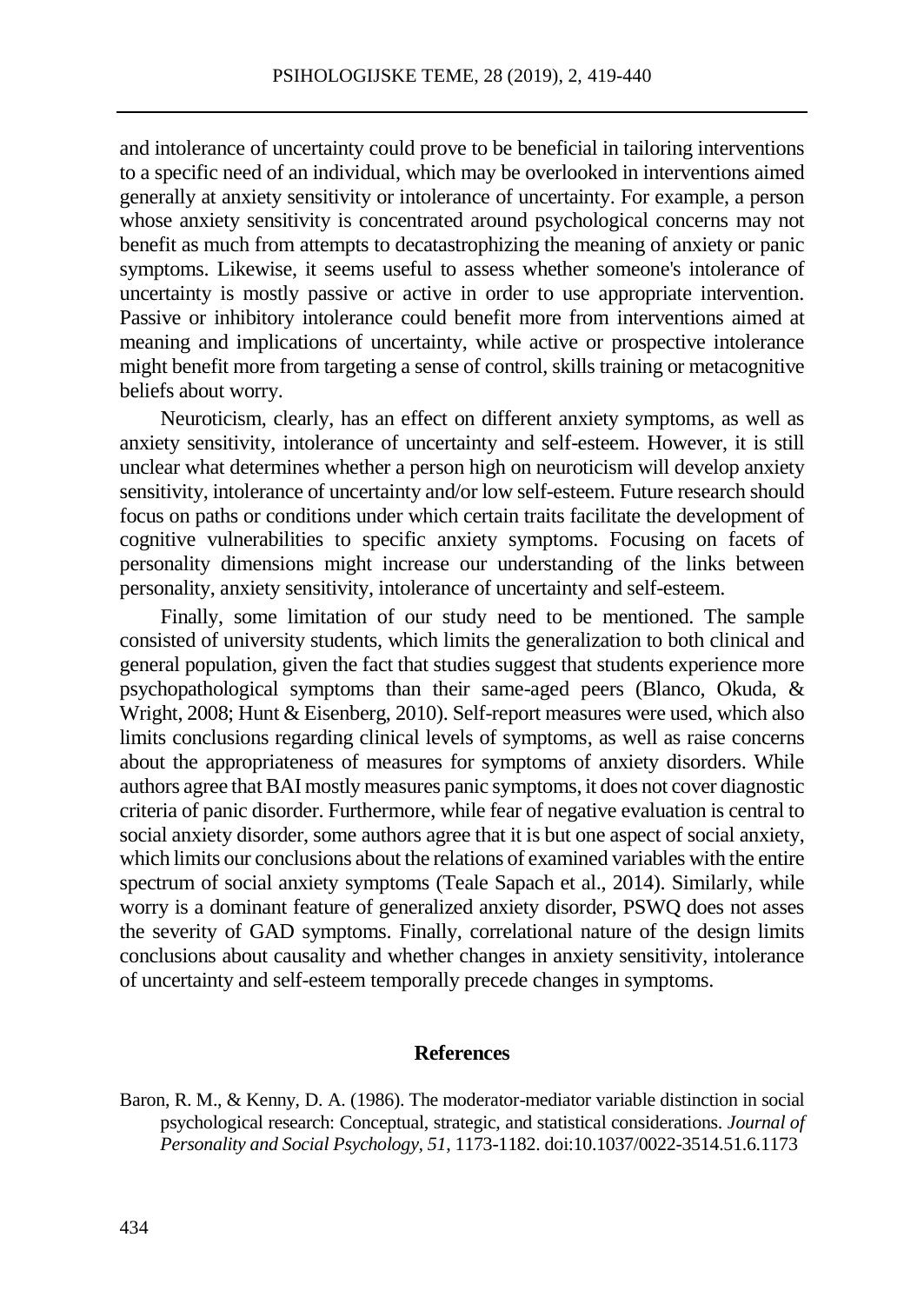- Beck, A. T., Epstein, N., Brown, G., & Steer, R. A. (1988). An inventory for measuring clinical anxiety: Psychometric properties. *Journal of Consulting and Clinical Psychology*, *56*, 893-897. doi:10.1037/0022-006X.56.6.893
- Benet-Martinez, V., & John, O. P. (1998). Los Cinco Grandes across cultures and ethnic groups: Multitrait-multimethod analyses of the Big Five in Spanish and English. *Journal of Personality and Social Psychology*, *75*, 729-750. doi:10.1037//0022-3514.75.3.729
- Berenbaum, H., Bredemeier, K., & Thompson, R. J. (2008). Intolerance of uncertainty: Exploring its dimensionality and associations with need for cognitive closure, psychopathology, and personality. *Journal of Anxiety Disorders, 22*, 117-125. doi:10.1016/j.janxdis.2007.01.004
- Blais, M. A., Otto, M. W., Zucker, B. G., McNally, R. J., Schmidt, N. B., Fava, M., & Pollack, M. H. (2001). The Anxiety Sensitivity Index: Item analysis and suggestions for refinement. *Journal of Personality Assessment*, *77*, 272-294. doi:10.1001/archpsyc. 65.12.1429
- Blanco, C., Okuda, M., Wright, C., Hasin, D. S., Grant, B. F., Liu, S. M., & Olfson, M. (2008). Mental health of college students and their non-college-attending peers: Results from the National Epidemiologic Study on Alcohol and Related Conditions. *Archives of General Psychiatry, 65*, 1429-1437. doi:10.1001/archpsyc.65.12.1429
- Boelen, P. A., & Reijntjes, A. (2009). Intolerance of uncertainty and social anxiety. *Journal of Anxiety Disorders*, *23*, 130-135. doi. 10.1016/j.janxdis.2008.04.007
- Buhr, K., & Dugas, M. (2002). The Intolerance of uncertainty scale: Psychometric properties of the English version. *Behaviour Research and Therapy*, *40*, 931-945. doi:10.1016/ S0005-7967(01)00092-4
- Carleton, R. N. (2012). The intolerance of uncertainty construct in the context of anxiety disorders: Theoretical and practical perspectives. *Expert Review of Neurotherapeutics*, *12*, 937-947. doi:10.1586/ern.12.82
- Carleton, R. N., Collimore, K. C., & Asmundson, G. J. (2010). "It's not just the judgments it's that I don't know": Intolerance of uncertainty as a predictor of social anxiety. *Journal of Anxiety Disorders*, *24*, 189-195. doi:10.1080/16506073.2011.622130
- Carleton, R. N., Norton, M. A. P., & Asmundson, G. J. G. (2007). Fearing the unknown: A short version of the Intolerance of Uncertainty Scale. *Journal of Anxiety Disorders*, *21*, 105-117. doi:10.1016/j.janxdis.2006.03.014
- Carleton, R., Sharpe, D., & Asmundson, G. J. (2007). Anxiety sensitivity and intolerance of uncertainty: Requisites of the fundamental fears? *Behavior Research and Therapy, 45*, 2307-2316. doi:10.1016/j.brat.2007.04.006
- Clark, D. M., & Wells, A. (1995). A cognitive model of social phobia. In R. G. Heimberg, M. Liebowitz, D. A. Hope, & R. Schneier (Eds.), *Social phobia: Diagnosis, assessment and treatment* (pp. 69-93). New York: The Guilford Press.
- Cox, B. J., Cohen, E., Direnfeld, D. M., & Swinson, R. P. (1996). Does the Beck Anxiety Inventory measure anything beyond panic attack symptoms? *Behavioral Research and Therapy, 34*, 949-954. doi:10.1016/S0005-7967(96)00037-X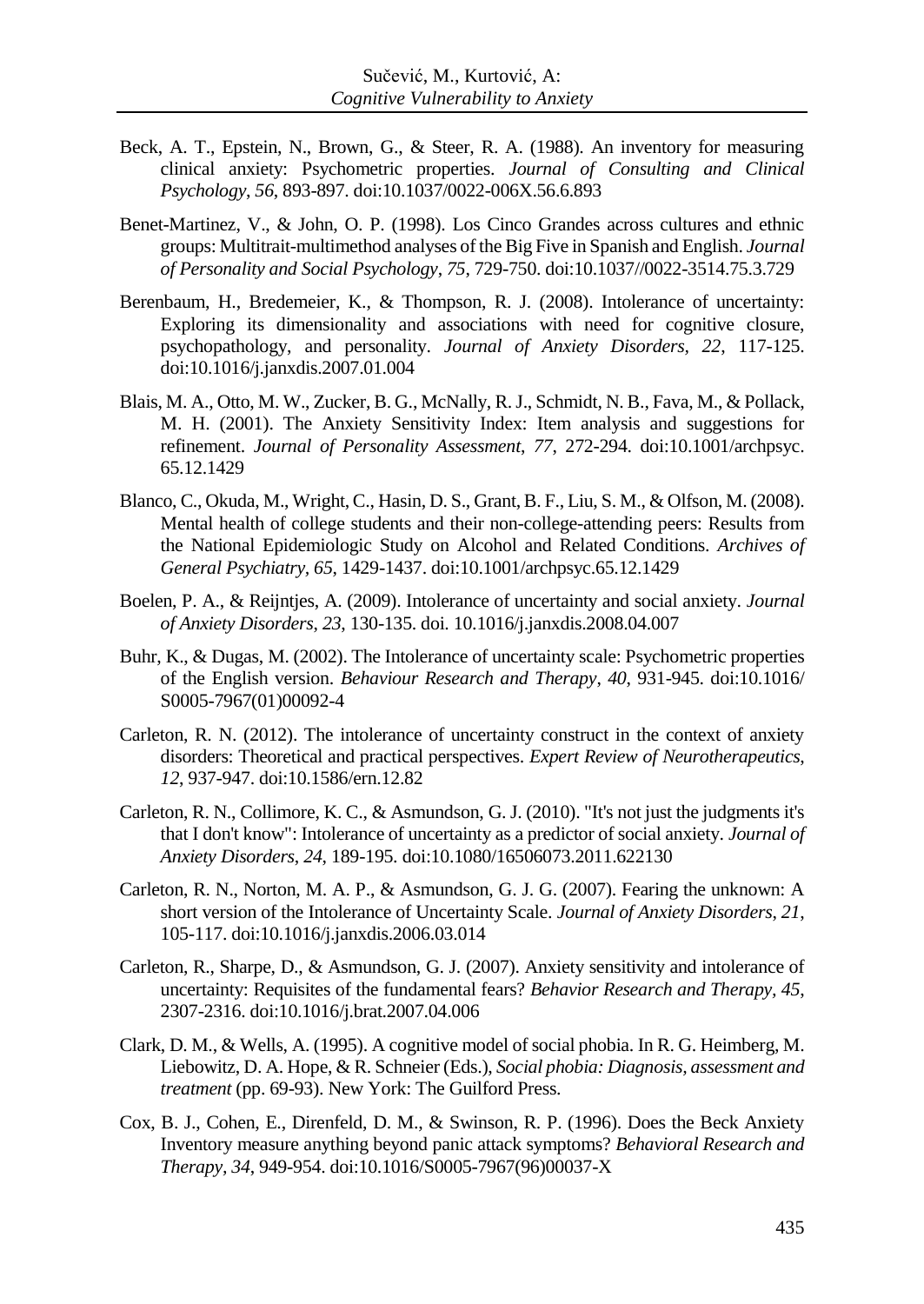- Deacon, B. J., & Abramowitz, J. (2006). Anxiety sensitivity and its dimensions across the anxiety disorders. *Journal of Anxiety Disorders*, *20*, 837-857. doi:10.1016/j.janxdis. 2006.01.003
- Deacon, B. J., & Valentiner, D. P. (2001). Dimensions of anxiety sensitivity and their relationship to nonclinical panic. *Journal of Psychopathology and Behavioral Assessment, 23*(1), 25-33. doi:10.1023/A:1011087322899
- Dugas, M. J., Gagnon, F., Ladouceur, R., & Freeston, M. H. (1998). Generalized anxiety disorder: A preliminary test of a conceptual model. *Behavior Research and Therapy*, *36*, 215-226. doi:10.1016/S0005-7967(97)00070-3
- Dugas, M. J., Gosselin, P., & Ladouceur, R. (2001). Intolerance of uncertainty and worry: Investigating specificity in a nonclinical sample. *Cognitive Therapy and Research, 25*, 551-558. doi:10.1023/A:1005553414688
- Dugas, M. J., & Koerner, N. (2005). Cognitive-behavioral treatment for Generalized anxiety disorder: Current status and future directions. *Journal of Cognitive Psychotherapy*, *19*, 61-82. doi:10.1891/jcop.19.1.61.66326
- Eisenbarth, C. (2012). Does self-esteem moderate the relations among perceived stress, coping, and depression? *College Student Journal, Weber State University*, *46*, 149-157. doi:10.12691/rpbs-4-2-2
- Eke, M., & McNally, R. J. (1996). Anxiety sensitivity, suffocation fear trait anxiety, and breath-holding duration as predictors of response to carbon dioxide challenge. *Behavior Research and Therapy*, *34,* 603-607. doi:10.1016/0005-7967(96)00044-7
- Freeston, M. H., Rhéaume, J., Letarte, H., Dugas, M. J., & Ladouceur, R. (1994). Why do people worry? *Personality and Individual Differences*, *17*, 791-802. doi:10.1016/0191- 8869(94)90048-5
- Hayes, A. F. (2009). Beyond Baron and Kenny: Statistical mediation analysis in the new millennium. Communication Monographs. 76, 408-420. doi:10.1080/ millennium. *Communication Monographs, 76*, 408-420. doi:10.1080/ 03637750903310360
- Hirsh, J. B., & Inzlicht, M. (2008). The devil you know: Neuroticism predicts neural response to uncertainty. *Psychological Science, 19*, 962-967. doi:10.1111/j.1467-9280.2008. 02183.x
- Hong, R. Y. (2013). From dispositional traits to psychopathological symptoms: Socialcognitive vulnerabilities as intervening mechanisms. *Journal of Psychopathology and Behavioral Assessment, 35,* 407-420. doi:10.1007/s10862-013-9350-9
- Hong, R. Y., & Paunonen, S. V. (2011). Personality vulnerabilities to psychopathology: Relations between trait structure and affective-cognitive processes. *Journal of Personality*, *79,* 527-562. doi:10.1111/j.1467-6494. 2011.00683.x
- Hunt, J., & Eisenberg, D. (2010). Mental health students problems and help-seeking behavior among college students. *Journal of Adolescent Health, 46*, 3-10. doi:10.1016/j. jadohealth.2009.08.008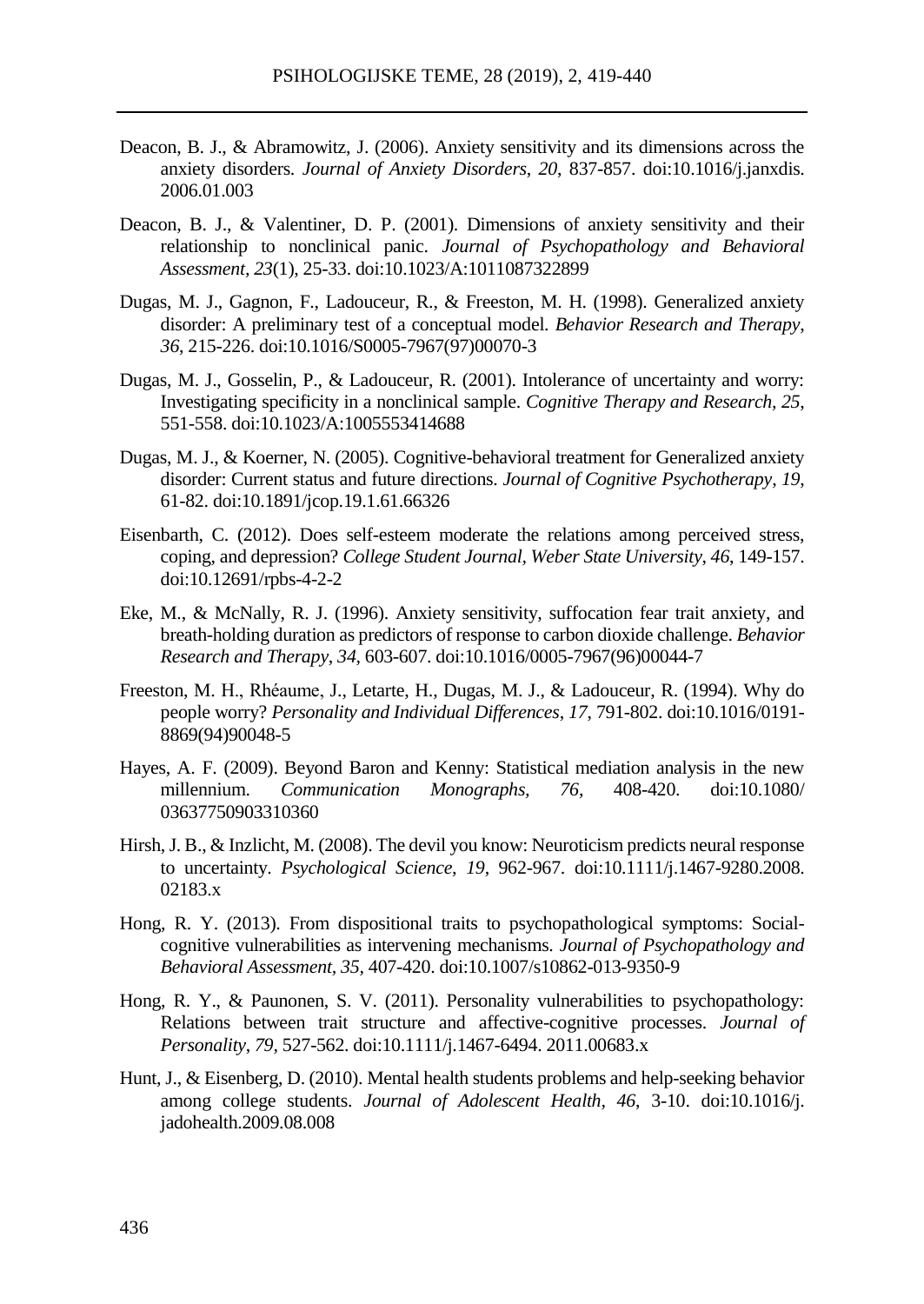- Jelić, M. (2012). Nove spoznaje u istraživanjima samopoštovanja: Konstrukt sigurnosti samopoštovanja. *Društvena istraživanja, 116*, 443-463.
- Jurin, T., & Biglbauer, S. (2018). Anxiety sensitivity as a predictor of panic disorder symptoms: A prospective 3-year study. *Anxiety, Stress and Coping, 31*(4)*,* 365-374. doi:10.1080/10615806.2018.1453745
- Kaplan, S. C., Levinson, C. A., Rodebaugh, T. L., Menatti, A., & Weeks, J. W. (2015). Social anxiety and the Big Five Personality Traits: The interactive relationship of trust and openness. *Cognitive Behaviour Therapy, 44*, 212-222. doi:10.1080/16506073.2015. 1008032
- Kocovski, N. L., & Endler, N. S. (2000). Social anxiety, self-regulation, and fear of negative evaluation. *European Journal of Personality*, *14*, 347-358. doi:10.1002/1099-0984 (200007/08)14:4<347::AID-PER381>3.0.CO;2-7
- Kotov, R., Gamez, W., Schmidt, F., & Watson, D. (2010). Linking "big" personality traits to anxiety, depressive, and substance use disorders: A meta-analysis. *Psychological Bulletin, 136*, 768-821. doi:10.1037/a0020327
- Ladouceur, R., Gosselin, P., & Dugas, M. J. (2000). Experimental manipulation of intolerance of uncertainty: A study of a theoretical model of worry. *Behaviour Research and Therapy, 38*, 933-941. doi:10.1016/S0005-7967(99)00133-3
- Lang, A. J., Kennedy, C. M., & Stein, M. B. (2002). Anxiety sensitivity and PTSD among female victims of intimate partner violence. *Depression and Anxiety, 16*, 77-83. doi:10.1002/da.10062
- Leary, M. R. (1983). A brief version of the Fear of Negative Evaluation Scale*. Personality and Social Psychology Bulletin, 9*, 371-376. doi:10.1177/0146167283093007
- Lee, C., Dickson, D., Conley, C. S., & Holmbeck, G. N. (2014). A closer look at self-esteem, perceived social support, and coping strategy: A prospective study of depressive symptomatology across the transition to college. *Journal of Social and Clinical Psychology, 33*, 560-585. doi:10.1521/jscp.2014.33.6.560
- Lee-Baggley, D., Preece, M., & DeLongis, A. (2005). Coping with interpersonal stress: Role of Big five traits. *Journal of Personality, 73*, 1141-1180. doi:10.1111/j.1467-6494. 2005.00345.x
- Lommen, M. J., Engelhard, I. M., & Van den Hout, M. A. (2010). Neuroticism and avoidance of ambiguous stimuli: Better safe than sorry? *Personality and Individual Differences, 49*, 1001-1006. doi:10.1016/j.paid.2010.08.012
- Maller, R. G., & Reiss, S. (1992). Anxiety sensitivity in 1984 and panic attacks in 1987. *Journal of Anxiety Disorders*, *6*, 241-247. doi:10.1016/0887-6185(92) 90036-7
- McEvoy, P. M., & Mahoney, A. E. (2012). To be sure, to be sure: Intolerance of uncertainty mediates symptoms of various anxiety disorders and depression. *Behavior Therapy*, *43*, 533-545. doi:10.1016/j.beth.2011.02.007
- McNally, R. J. (2002). Anxiety sensitivity and panic disorder. *Biological Psychiatry*, *52*, 938- 946. doi:10.1016/S0006-3223(02)01475-0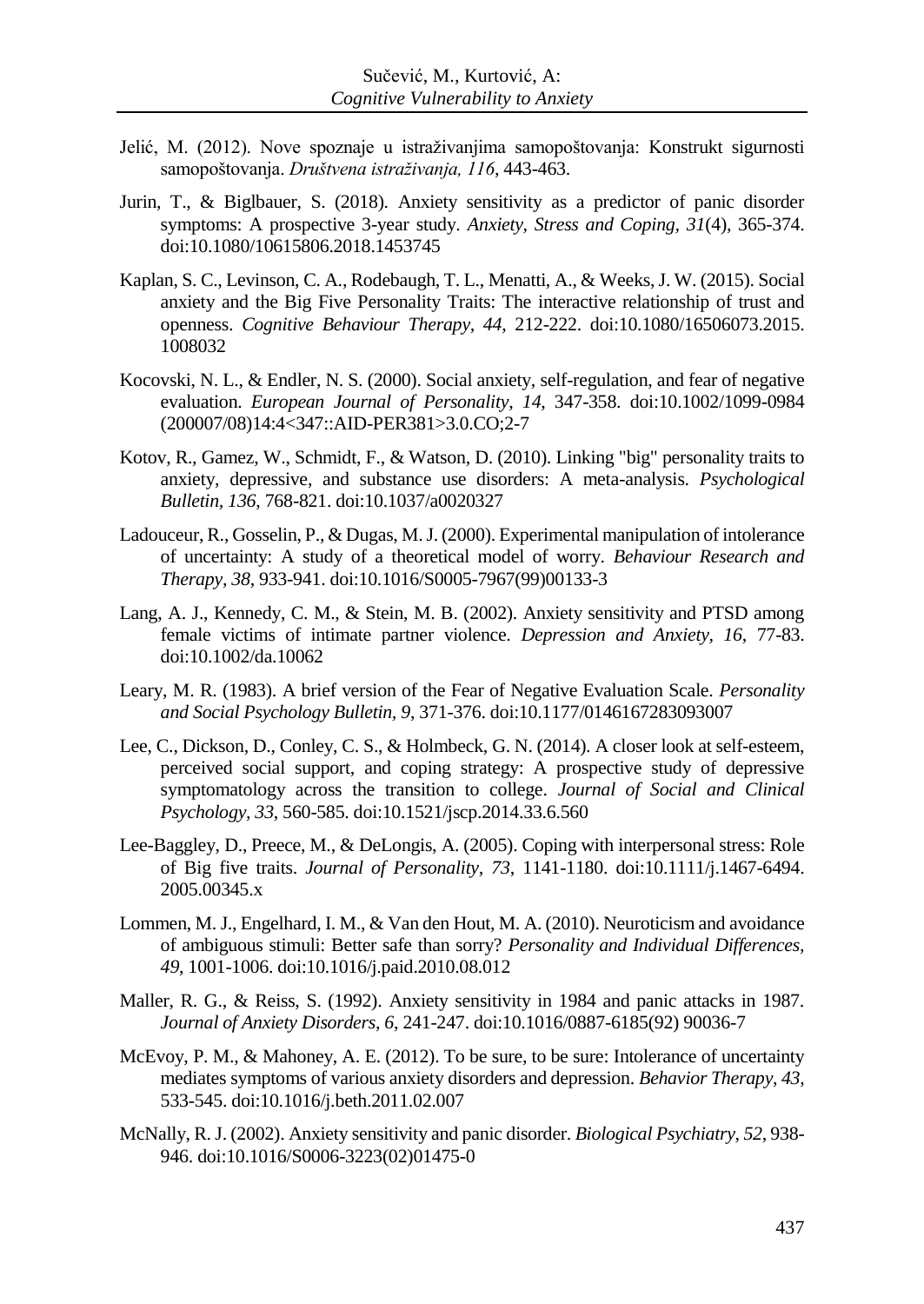- Meyer, T., Miller, M. L., Metzger, R. L., & Borkovec, T. D. (1990). Development and validation of the Penn state worry questionnaire. *Behaviour Research and Therapy*, *28*, 487-495. doi:10.1016/0005-7967(90)90135-6
- Moscovitch, D. A. (2008). What is the core fear in social phobia? A new model to facilitate individualized case conceptualization and treatment. *Cognitive and Behavioral Practice*, *16*, 135-141. doi:10.1016/j.cbpra.2008.04.002
- Naragon-Gainey, K. (2010). Meta-analysis of the relations of anxiety sensitivity to the depressive and anxiety disorders. *Psychological Bulletin*, *136*, 128-150. doi:10.1037/ a0018055
- Naragon-Gainey, K., Watson, D., & Markon, K. E. (2009). Differential relations of depression and social anxiety symptoms to the facets of extraversion/positive emotionality. *Journal of Abnormal Psychology*, *118*, 299-310. doi:10.1037/a0015637
- Norton, P. J., Sexton, K. A., Walker, J. R., & Norton, G. R. (2005). Hierarchical model of vulnerabilities to anxiety: Replication and extension with a clinical sample. *Cognitive Behaviour Therapy*, *34,* 50-63. doi:10.1080/16506070410005401
- Paulhus, D. L., Robins, R. W., Trzesniewski, K. H., & Tracy, J. L. (2004). Two replicable suppressor situations in personality research. *Multivariate Behavioral Research, 39*, 303-328. doi:10.1207/s15327906mbr3902\_7
- Radovanović, N., & Glavak, R. (2003). Povezanost straha od negativne evaluacije sa samopoimanjem i socijalnom percepcijom kod adolescenata. *Društvena istraživanja*, *12*, 1123-1139.
- Rapee, R. M., & Medoro, L. (1994). Fear of physical sensations and trait anxiety as mediators of the response to hyperventilation in nonclinical subjects. *Journal of Abnormal Psychology, 103*, 693-699. doi:10.1037/0021-843X.103.4.693
- Rector, N. A., Szacun-Shimizu, K., & Leybman, M. (2007). Anxiety sensitivity within the anxiety disorders: Disorder-specific sensitivities and depression comorbidity. *Behavior Research and Therapy*, *45*, 1967-1975. doi:10.1016/j.brat.2006.09.017
- Reiss, S. (1991). Expectancy model of fear, anxiety, and panic. *Clinical Psychology Review, 11,* 141-153. doi:10.1016/0272-7358(91)90092-9
- Reiss, S., & McNally, R. J. (1985). Expectancy model of fear. In S. Reiss, & R. R. Bootzin (Eds.), *Theoretical issues in behavior therapy* (pp. 107-121). Orlando, FL: Academic Press, Inc.
- Reiss, S., Peterson, R. A., Gursky, D. M., & McNally, R. J. (1986). Anxiety sensitivity, anxiety frequency and the prediction of fearfulness. *Behavior Research and Therapy*, *24*, 1-8. doi:10.1016/0005-7967(86)90143-9
- Rodriguez, B. F., Bruce, S. E., Pagano, M. E., Spencer, M. A., & Keller, M. B. (2004). Factor structure and stability of the Anxiety Sensitivity Index in a longitudinal study of anxiety disorder patients. *Behavioral Research and Therapy, 42*, 79-91. doi:10.1016/S0005- 7967(03)00074-3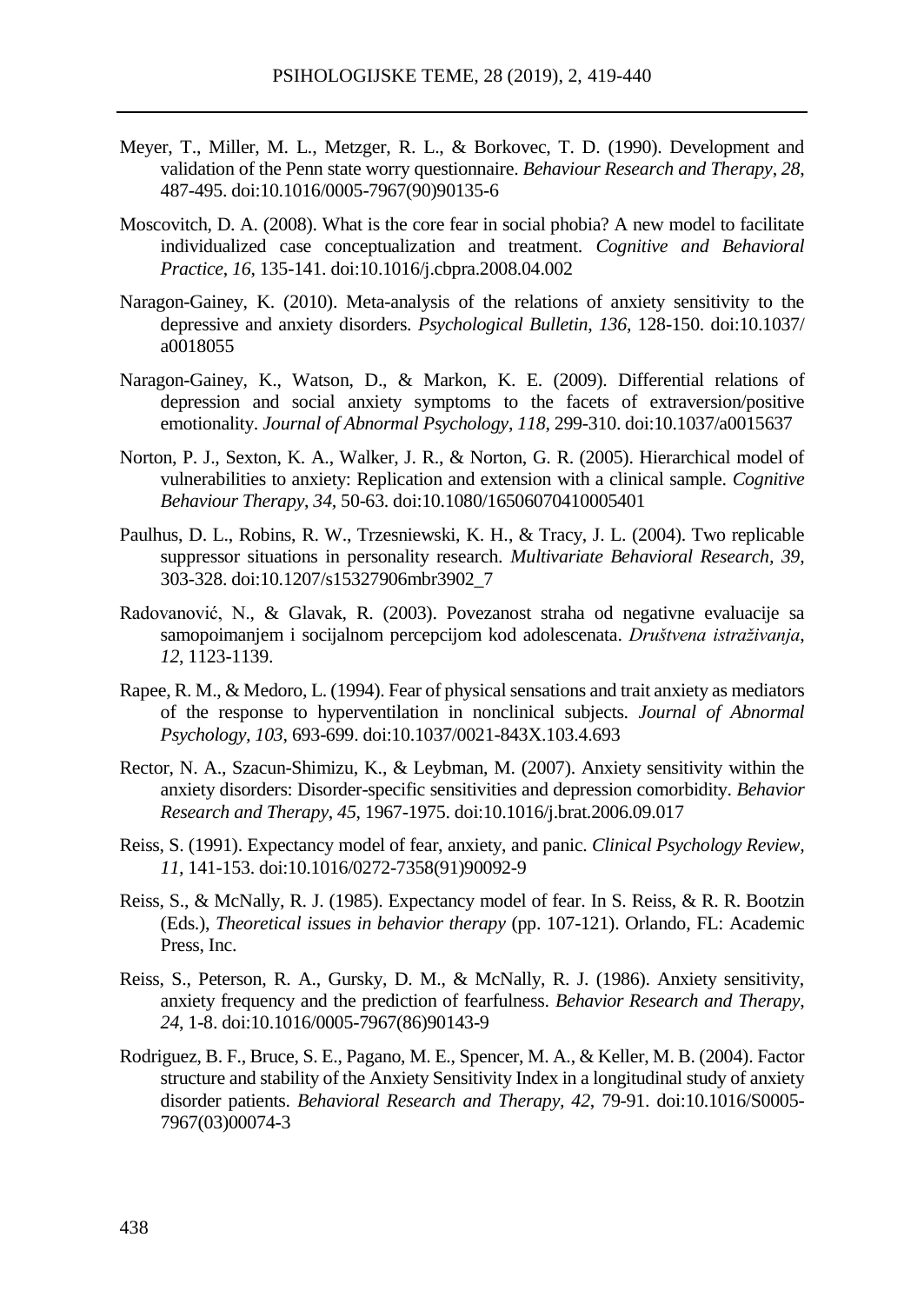- Schmidt, N. B., Lerew, D. R., & Jackson, R. J. (1997). The role of anxiety sensitivity in the pathogenesis of panic: Prospective evaluation of spontaneous panic attacks during acute stress. *Journal of Abnormal Psychology*, *106*, 355-364. doi:10.1037/0021-843X.106. 3.355
- Sexton, K. A., Norton, P. J., Walker, J. R., & Norton, G. R. (2003). Hierarchical model of generalized and specific vulnerabilities in anxiety. *Cognitive Behavior Therapy*, *32*, 82- 94. doi:10.1080/16506070302321
- Smits, J. A., Berry, A. C., Tart, C. D., & Powers, M. B. (2008). The efficacy of cognitive behavioral interventions for reducing anxiety sensitivity: A meta-analytic review. *Behaviour Research and Therapy*, *46*, 1047-1054. doi:10.1016/j.brat.2008.06.010
- Sowislo, J. F., & Orth, U. (2013). Does low self-esteem predict depression and anxiety? A meta-analysis of longitudinal studies. *Psychological Bulletin, 139*, 213-240. doi:10.1037/a0028931
- Tafarodi, R. W., & Swann, W. B. (1995). Self-liking and self-competence as dimensions of global self-esteem: Initial validation of a measure. *Journal of Personality Assessment*, *65*, 322-342. doi:10.1207/s15327752jpa6502\_8
- Tafarodi, R., & Swann, W. B. (2001). Two-dimensional self-esteem: Theory and measurement. *Personality and Individual Differences*, *31*, 653-673. doi:10.1016/S0191- 8869(00)00169-0
- Teale Sapach, M. J., Carleton, R. N., Mulvogue, M. K., Weeks, J. W., & Heimberg, R. G. (2014). Cognitive construct and social anxiety disorder: Beyond fearing negative evaluation. *Cognitive Behavior Therapy*, *44*, 63-73. doi:10.1080/16506073.2014. 961539
- Thielsch, C., Andor, T., & Ehring, T. (2015). Do metacognitions and intolerance of uncertainty predict worry in everyday life? An ecological momentary assessment study. *Behavior Therapy*, *46*, 532-543. doi:10.1016/j.beth.2015. 05.001
- Van der Heiden, C., Melchior, K., Muris, P., Bouwmeester, S., Bos, A. E., & Van der Molen, H. T. (2010). A hierarchical model for the relationships between general and specific vulnerability factors and symptom levels of generalized anxiety disorder. *Journal of Anxiety Disorders*, *24*, 284-289. doi:10.1016/j.janxdis.2009.12.005
- Vunjanovic, A. A., Zvolensky, M. J., & Bernstein, A. (2008). Incremental associations between facets of anxiety sensitivity and posttraumatic stress and panic symptoms among trauma-exposed adults. *Cognitive Behaviour Therapy, 37*, 76-89. doi:10.1080/ 16506070801969039
- Watson, D., Gamez, W., & Simms, L. J. (2005). Basic dimensions of temperament and their relation to anxiety and depression: A symptom-based perspective. *Journal of Research in Personality, 39*, 46-66. doi:10.1016/j.jrp.2004.09.006
- Watson, D., & Naragon-Gainey, K. (2014). Personality, emotions, and the emotional disorders. *Clinical Psychological Science*, *2*, 422-442. doi:10.1177/2167702614536162
- Zinbarg, R. E., & Barlow, D. H. (1996). Structure of anxiety and the anxiety disorders: A hierarchical model. *Journal of Abnormal Psychology, 105*, 181-193.